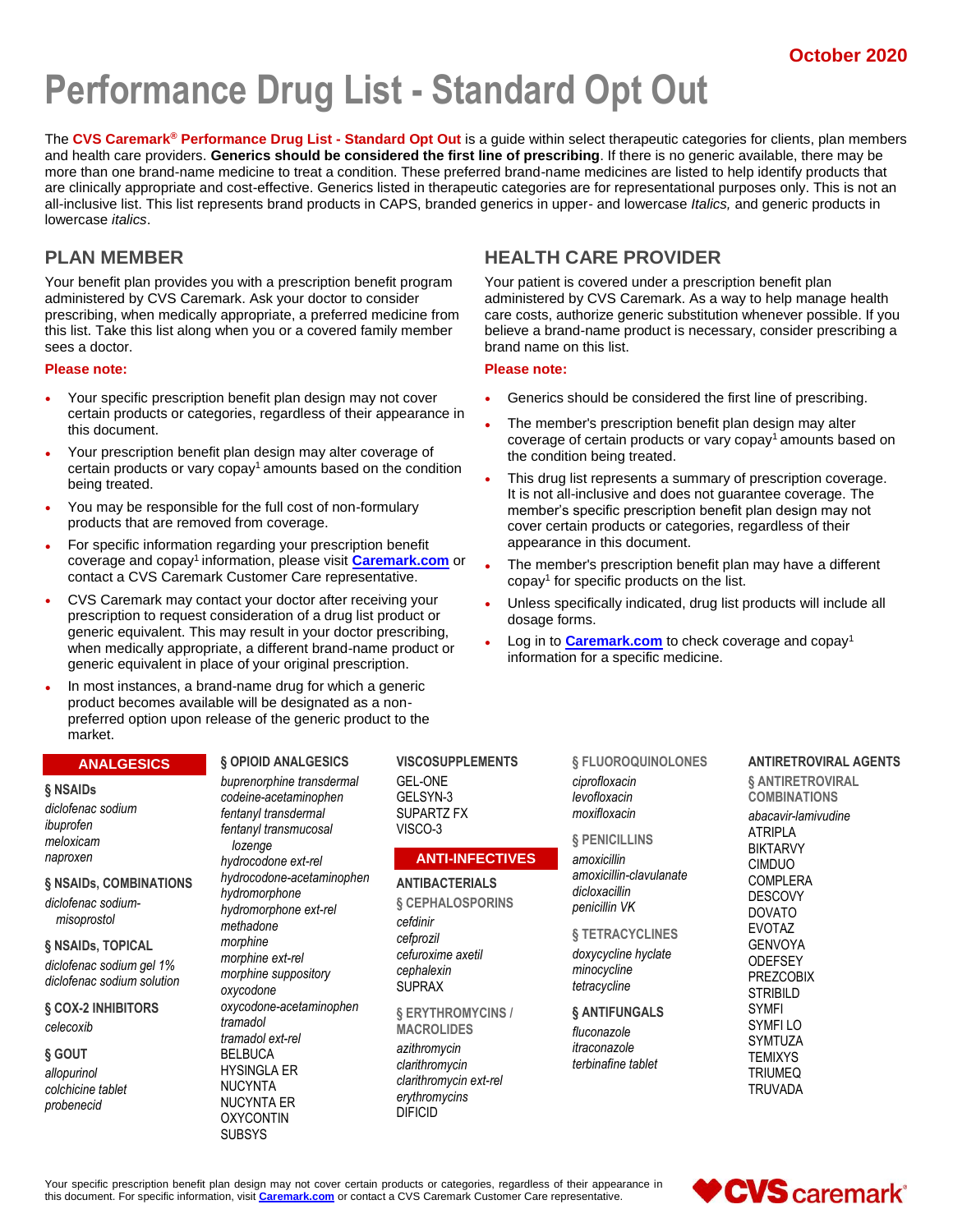**INTEGRASE INHIBITORS ISENTRESS TIVICAY** 

**§ NUCLEOSIDE REVERSE TRANSCRIPTASE INHIRITORS** 

abacavir tablet lamivudine

**§ PROTEASE INHIBITORS** 

atazanavir **NORVIR PREZISTA** 

#### **ANTIVIRALS**

§ CYTOMEGALOVIRUS **AGENTS** valganciclovir

§ HEPATITIS B AGENTS

entecavir lamivudine **VEMLIDY** 

§ HEPATITIS C AGENTS ribavirin EPCLUSA (genotypes 1, 2, 3, 4, 5, 6) HARVONI (genotypes 1, 4, 5, 6) VOSEVI<sup>2</sup>

§ HERPES AGENTS

acyclovir capsule, tablet valacvclovir

§ INFLUENZA AGENTS oseltamivir RFI FN7A

#### § MISCELLANEOUS

clindamycin ivermectin linezolid metronidazole nitrofurantoin sulfamethoxazoletrimethoprim vancomycin capsule **EMVERM** XIFAXAN 550 MG

#### **ANTINEOPLASTIC AGENTS**

**HORMONAL ANTINEOPLASTIC AGENTS** § ANTIANDROGENS

abiraterone bicalutamide **ERLEADA NUBEQA XTANDI YONSA** 

§ LUTEINIZING HORMONE-**RELEASING HORMONE** (LHRH) AGONISTS **ELIGARD LUPRON DEPOT** 

# § KINASE INHIBITORS

erlotinib imatinib mesylate **AFINITOR BOSULIF CABOMETYX COPIKTRA IBRANCE IRESSA KISQALI** KISQALI FEMARA CO-PACK **RYDAPT SPRYCEL SUTENT VOTRIENT** 

### **§ MISCELLANEOUS**

LYNPARZA **ODOMZO RUBRACA VISTOGARD** ZEJULA

### **CARDIOVASCULAR**

§ ACE INHIBITORS fosinopril lisinopril quinapril ramipril

#### § ACE INHIBITOR / **DIURETIC COMBINATIONS**

fosinopril-hydrochlorothiazide lisinopril-hydrochlorothiazide quinapril-hydrochlorothiazide

**& ANGIOTENSIN II RECEPTOR ANTAGONISTS / DIURETIC COMBINATIONS** 

candesartan / candesartanhydrochlorothiazide irbesartan / irbesartanhydrochlorothiazide losartan / losartanhydrochlorothiazide olmesartan / olmesartanhydrochlorothiazide telmisartan / telmisartanhydrochlorothiazide

valsartan / valsartanhydrochlorothiazide

#### § ANGIOTENSIN II **RECEPTOR ANTAGONIST / CALCIUM CHANNEL BLOCKER COMBINATIONS**

amlodipine-olmesartan amlodipine-telmisartan amlodipine-valsartan

§ ANGIOTENSIN II **RECEPTOR ANTAGONIST / CALCIUM CHANNEL BLOCKER / DIURETIC COMBINATIONS** 

amlodipine-valsartanhydrochlorothiazide olmesartan-amlodipinehydrochlorothiazide

#### § ANTIARRHYTHMICS sotalol

**MULTAQ** 

### **ANTILIPEMICS**

§ BILE ACID RESINS cholestyramine colesevelam

**& CHOLESTEROL ABSORPTION INHIBITORS** ezetimibe

**& FIBRATES** 

fenofibrate fenofibric acid delayed-rel

§ HMG-CoA REDUCTASE **INHIBITORS / COMBINATIONS** 

atorvastatin ezetimibe-simvastatin fluvastatin lovastatin pravastatin rosuvastatin simvastatin

**6 NIACINS** niacin ext-rel

**6 OMEGA-3 FATTY ACIDS** omega-3 acid ethyl esters VASCEPA

**PCSK9 INHIBITORS PRALUENT REPATHA** 

#### § BETA-BLOCKERS

atenolol carvedilol carvedilol phosphate ext-rel metoprolol succinate ext-rel metoprolol tartrate nadolol pindolol propranolol propranolol ext-rel **BYSTOLIC** 

#### **6 CALCIUM CHANNEL BLOCKERS**

amlodipine diltiazem ext-rel<sup>3</sup> nifedipine ext-rel verapamil ext-rel

#### § CALCIUM CHANNEL **BLOCKER / ANTILIPEMIC COMBINATIONS**

amlodipine-atorvastatin

§ DIGITALIS GLYCOSIDES digoxin

§ DIRECT RENIN **INHIBITORS / DIURETIC COMBINATIONS** aliskiren

**TEKTURNA HCT** 

§ DIURETICS

amiloride furosemide hydrochlorothiazide metolazone spironolactonehvdrochlorothiazide torsemide triamterene triamterenehydrochlorothiazide

**HEART FAILURE** 

CORLANOR

**BIDIL** 

**ENTRESTO** § NITRATES

nitroglycerin lingual spray nitroglycerin sublingual

#### **PULMONARY ARTERIAL HYPERTENSION**

**& ENDOTHELIN RECEPTOR ANTAGONISTS** 

ambrisentan hosentan **OPSUMIT** 

**& PHOSPHODIESTERASE INHIBITORS** sildenafil

**PROSTACYCLIN RECEPTOR AGONISTS UPTRAVI** 

§ PROSTAGLANDIN **VASODILATORS ORENITRAM** 

**SOLUBLE GUANYLATE CYCLASE STIMULATORS ADEMPAS** 

§ MISCELLANEOUS ranolazine ext-rel

#### **CENTRAL NERVOUS SYSTEM**

**ANTIANXIETY** § BENZODIAZEPINES alprazolam clonazepam diazepam

#### lorazepam oxazepam

#### § ANTICONVULSANTS

carbamazepine carbamazepine ext-rel clobazam diazepam rectal gel divalproex sodium divalproex sodium ext-rel ethosuximide gabapentin lamotrigine lamotrigine ext-rel levetiracetam levetiracetam ext-rel oxcarbazepine phenobarbital phenytoin phenytoin sodium extended primidone tiagabine topiramate valproic acid vigabatrin zonisamide **FYCOMPA OXTELLAR XR TROKENDI XR VIMPAT** 

**& ANTIDEMENTIA** 

donepezil galantamine galantamine ext-rel memantine rivastigmine rivastigmine transdermal **NAMZARIC** 

#### **ANTIDEPRESSANTS**

**§ SELECTIVE SEROTONIN REUPTAKE INHIBITORS** (SSRIs) citalopram escitalopram

fluoxetine paroxetine HCI paroxetine HCI ext-rel sertraline **TRINTELLIX VIIBRYD** 

**& SEROTONIN NOREPINEPHRINE REUPTAKE INHIBITORS** (SNRIs) desvenlafaxine ext-rel duloxetine venlafaxine venlafaxine ext-rel capsule **FETZIMA** 

§ MISCELLANEOUS **AGENTS** bupropion bupropion ext-rel mirtazapine trazodone

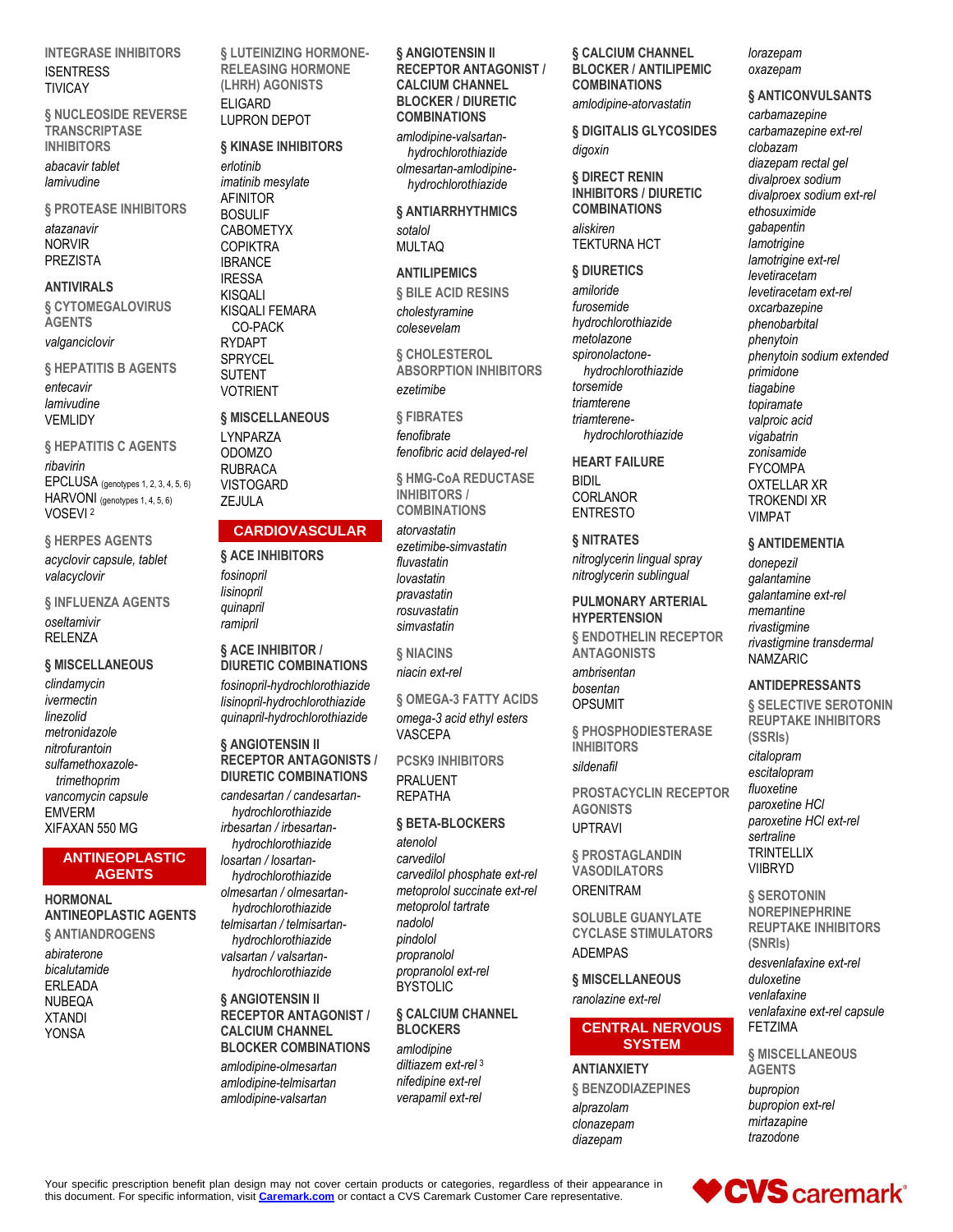#### § ANTIPARKINSONIAN **AGENTS**

amantadine carbidopa-levodopa carbidopa-levodopa ext-rel carbidopa-levodopaentacapone

entacapone pramipexole pramipexole ext-rel rasagiline ropinirole ropinirole ext-rel selegiline **NFUPRO** 

### **ANTIPSYCHOTICS**

#### **§ ATYPICALS**

aripiprazole clozapine olanzapine quetiapine quetiapine ext-rel risperidone ziprasidone **ABILIFY MAINTENA ARISTADA ARISTADA INITIO** LATUDA **VRAYLAR** 

#### **§ ATTENTION DEFICIT HYPERACTIVITY DISORDER**

amphetaminedextroamphetamine mixed salts amphetaminedextroamphetamine mixed salts ext-rel atomoxetine quanfacine ext-rel methylphenidate methylphenidate ext-rel **MYDAYIS VYVANSF** 

#### § FIBROMYALGIA

pregabalin SAVELLA

#### **HYPNOTICS**

§ NONBENZODIAZEPINES

eszopiclone ramelteon zolpidem zolpidem ext-rel zolpidem sublingual **BELSOMRA** 

§ TRICYCLICS doxepin

### **MIGRAINE**

**ACUTE MIGRAINE AGENTS** 

§ Ergotamine Derivatives

ergotamine-caffeine

### **Newer Agents**

NURTEC ODT **RFYVOW UBRELVY** 

### § Triptans

eletriptan naratriptan rizatriptan sumatriptan zolmitriptan **ONZETRA XSAIL** ZEMBRACE SYMTOUCH **ZOMIG NASAL SPRAY** 

**PREVENTIVE MIGRAINE AGENTS** 

**Monoclonal Antibodies AIMOVIG AJOVY EMGALITY** 

**§ MOVEMENT DISORDERS** tetrabenazine **AUSTEDO INGREZZA** 

**§ MULTIPLE SCLEROSIS AGENTS** 

glatiramer **AUBAGIO BETASERON** COPAXONE **GII FNYA** MAYZENT **RFRIF TFCFIDERA TYSABRI VUMERITY** 

#### § MUSCULOSKELETAL **THERAPY AGENTS** cyclobenzaprine

§ NARCOLEPSY armodafinil

**SUNOSI POSTHERPETIC NEURALGIA (PHN) GRALISE LYRICA CR** 

### PSYCHOTHERAPEUTIC -**MISCELLANEOUS**

§ OPIOID ANTAGONISTS naloxone injection NARCAN NASAL SPRAY

**§ PARTIAL OPIOID AGONIST / OPIOID ANTAGONIST COMBINATIONS** buprenorphine-naloxone

sublingual **BUNAVAIL** ZUBSOLV

**PSEUDOBULBAR AFFECT AGENTS NUEDEXTA** 

**§ VASOMOTOR SYMPTOM AGFNTS** 

paroxetine mesylate

#### **ENDOCRINE AND METABOLIC**

**ACROMFGAI Y** SOMATULINE DEPOT **SOMAVERT** 

### § ANDROGENS

testosterone gel 4 testosterone solution **ANDRODERM** 

**ANTIDIABETICS** 

**AMYLIN ANALOGS SYMLINPEN** 

**§ BIGUANIDES** metformin metformin ext-rel

§ BIGUANIDE / **SULFONYLUREA COMBINATIONS** glipizide-metformin

**DIPEPTIDYL PEPTIDASE-4** (DPP-4) INHIBITORS

**JANUVIA** TRADJENTA

**DIPEPTIDYL PEPTIDASE-4** (DPP-4) INHIBITOR / **BIGUANIDE COMBINATIONS JANUMET JANUMET XR JENTADUETO JENTADUETO XR** 

**INCRETIN MIMETIC AGENTS OZEMPIC RYBELSUS TRULICITY VICTOZA** 

**INCRETIN MIMETIC AGENT / INSULIN COMBINATIONS** SOLIQUA **XULTOPHY** 

**INSULINS** 

**BASAGI AR FIASP HUMALOG HUMALOG MIX** HUMULIN 70/30 **HUMULIN N HUMULIN R** HUMULIN R U-500 **INSULIN LISPRO LANTUS LEVEMIR** NOVOLIN 70/30

NOVOLIN N NOVOLIN R **NOVOLOG** NOVOLOG MIX 70/30 **TOUJEO TRESIBA** 

**§ INSULIN SENSITIZERS** pioglitazone

**§ INSULIN SENSITIZER / BIGUANIDE COMBINATIONS** 

pioglitazone-metformin

**& INSULIN SENSITIZER / SULFONYLUREA COMBINATIONS** 

pioglitazone-glimepiride

**& MEGLITINIDES** nateglinide repaglinide

SODIUM-GLUCOSE **CO-TRANSPORTER 2** (SGLT2) INHIBITORS **FARXIGA INVOKANA JARDIANCE** 

SODIUM-GLUCOSE **CO-TRANSPORTER 2** (SGLT2) INHIBITOR / **BIGUANIDE COMBINATIONS INVOKAMET INVOKAMET XR** SYNJARDY SYNJARDY XR XIGDUO XR

SODIUM-GLUCOSE **CO-TRANSPORTER 2** (SGLT2) INHIBITOR / DIPEPTIDYL PEPTIDASE-4 (DPP-4) INHIBITOR **COMBINATIONS GLYXAMBI** 

### **QTERN**

SODIUM-GLUCOSE **CO-TRANSPORTER 2** (SGLT2) INHIBITOR / **DIPEPTIDYL PEPTIDASE-4** (DPP-4) INHIBITOR / **BIGUANIDE COMBINATIONS TRIJARDY XR** 

§ SULFONYLUREAS glimepiride glipizide glipizide ext-rel

**SUPPLIES** ACCU-CHEK AVIVA PLUS STRIPS AND KITS<sup>5</sup> ACCU-CHEK COMPACT PLUS STRIPS AND KITS<sup>5</sup> **ACCU-CHEK GUIDE** STRIPS AND KITS<sup>5</sup>

ACCU-CHEK SMARTVIEW STRIPS AND KITS<sup>5</sup> **BD ULTRAFINE INSULIN SYRINGES** AND NEEDLES **DEXCOM CONTINUOUS GLUCOSE MONITORING SYSTEM FREESTYLE LIBRE** CONTINUOUS GLUCOSE MONITORING SYSTEM **OMNIPOD INSULIN INFUSION PUMP ONETOUCH ULTRA** STRIPS AND KITS<sup>5</sup> **ONETOUCH VERIO** STRIPS AND KITS<sup>5</sup> V-GO INSULIN **INFUSION PUMP** 

**ANTIOBESITY SAXENDA** 

**§ CALCIUM RECEPTOR ANTAGONISTS** cinacalcet

**CALCIUM REGULATORS** § BISPHOSPHONATES alendronate ibandronate risedronate

§ CALCITONINS calcitonin-salmon

**PARATHYROID HORMONES FORTFO TYMLOS** 

**MISCELLANEOUS PROLIA** 

**6 CARNITINE DEFICIENCY AGENTS** levocarnitine

#### **CONTRACEPTIVES**

**6 MONOPHASIC** ethinyl estradioldrospirenone ethinyl estradioldrospirenone-levomefolate ethinyl estradiolnorethindrone acetate ethinyl estradiolnorethindrone acetate-iron **TAYTULLA** 

**& BIPHASIC** 

LO LOESTRIN FE

**& TRIPHASIC** ethinyl estradiol-norgestimate

**FOUR PHASE NATAZIA** 

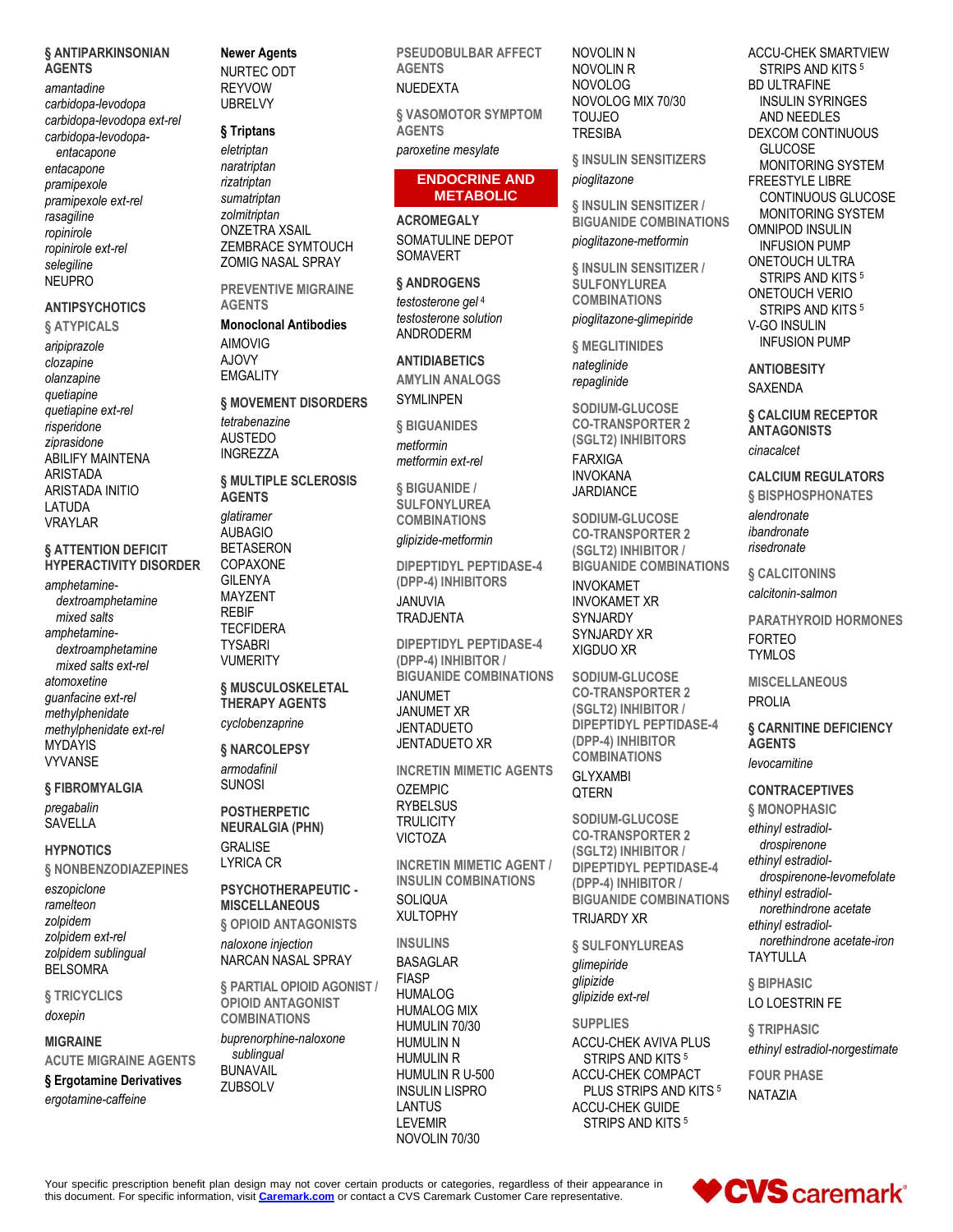**§ EXTENDED CYCLE**

*ethinyl estradiollevonorgestrel*

**PROGESTIN INTRAUTERINE DEVICES**

KYLEENA MIRENA SKYLA

**§ TRANSDERMAL**

*ethinyl estradiolnorelgestromin*

**§ VAGINAL** *ethinyl estradiol-etonogestrel*

**ENDOMETRIOSIS ORILISSA** 

#### **ESTROGENS**

**§ ORAL** *estradiol* PREMARIN

**§ TRANSDERMAL** *estradiol* DIVIGEL EVAMIST

**§ VAGINAL**

*estradiol* ESTRING PREMARIN CREAM

**ESTROGEN / PROGESTINS § ORAL**

*estradiol-norethindrone* PREMPHASE PREMPRO

**TRANSDERMAL**

CLIMARA PRO **COMBIPATCH** 

**ESTROGEN / SELECTIVE ESTROGEN RECEPTOR MODULATOR COMBINATIONS DUAVEE** 

**FERTILITY REGULATORS GNRH / LHRH ANTAGONISTS CETROTIDE** 

**OVULATION STIMULANTS, GONADOTROPINS** GONAL-F OVIDREL

**GAUCHER DISEASE** CERDELGA CEREZYME

#### **§ GLUCOCORTICOIDS**

*dexamethasone fludrocortisone hydrocortisone methylprednisolone* *prednisolone solution prednisone*

**GLUCOSE ELEVATING AGENTS**

BAQSIMI GLUCAGEN HYPOKIT GLUCAGON EMERGENCY KIT GVOKE

**HUMAN GROWTH HORMONES** HUMATROPE

NORDITROPIN

**§ PHOSPHATE BINDER AGENTS** *calcium acetate lanthanum carbonate*

*sevelamer carbonate* PHOSI YRA VELPHORO

**POLYNEUROPATHY TEGSEDI** 

**POTASSIUM-REMOVING AGENTS** LOKELMA VELTASSA

**PROGESTINS**

**§ ORAL** *medroxyprogesterone megestrol acetate progesterone, micronized*

**VAGINAL** CRINONE ENDOMETRIN

**§ SELECTIVE ESTROGEN RECEPTOR MODULATORS** *raloxifene* OSPHENA

**§ THYROID SUPPLEMENTS** *levothyroxine liothyronine* **SYNTHROID** 

### **GASTROINTESTINAL**

#### **§ ANTIEMETICS**

*doxylamine-pyridoxine delayed-rel dronabinol granisetron meclizine metoclopramide ondansetron prochlorperazine promethazine scopolamine transdermal trimethobenzamide* **SANCUSO** VARUBI

**§ H2 RECEPTOR ANTAGONISTS** *famotidine*

**INFLAMMATORY BOWEL DISEASE**

**§ ORAL AGENTS** *balsalazide*

*budesonide capsule budesonide ext-rel mesalamine delayed-rel mesalamine ext-rel sulfasalazine sulfasalazine delayed-rel* LIALDA PENTASA

#### **§ RECTAL AGENTS**

*hydrocortisone enema mesalamine suppository mesalamine suspension* **CORTIFOAM** 

**§ IRRITABLE BOWEL SYNDROME**

*alosetron* AMITIZA **LINZESS** VIBERZI

#### **§ LAXATIVES**

*lactulose solution peg 3350-electrolytes* SUPREP

**OPIOID-INDUCED CONSTIPATION** MOVANTIK

**PANCREATIC ENZYMES** CREON VIOKACE ZENPEP

**§ PROTON PUMP INHIBITORS** 

*esomeprazole lansoprazole omeprazole pantoprazole* DEXILANT

**§ STEROIDS, RECTAL** PROCTOFOAM-HC

**§ ULCER THERAPY COMBINATIONS** PYI FRA

**§ MISCELLANEOUS** *sucralfate*

#### **GENITOURINARY**

**§ BENIGN PROSTATIC HYPERPLASIA** *alfuzosin ext-rel doxazosin dutasteride dutasteride-tamsulosin*

*finasteride silodosin tamsulosin terazosin*

**ERECTILE DYSFUNCTION ALPROSTADIL AGENTS** MUSE

**§ PHOSPHODIESTERASE INHIBITORS** *sildenafil tadalafil*

#### **§ URINARY ANTISPASMODICS**

*darifenacin ext-rel oxybutynin oxybutynin ext-rel solifenacin tolterodine tolterodine ext-rel trospium trospium ext-rel* **MYRBETRIQ** TOVIAZ

### **HEMATOLOGIC**

**§ ANTICOAGULANTS** *warfarin* ELIQUIS XARELTO

**HEMATOPOIETIC GROWTH FACTORS** ARANESP GRANIX NEULASTA NEUPOGEN NIVESTYM PROCRIT RETACRIT UDENYCA ZARXIO

**HEMOPHILIA A AGENTS** ADYNOVATE JIVI KOGENATE FS KOVALTRY NOVOEIGHT NUWIQ

**HEMOPHILIA B AGENTS** REBINYN

**§ PLATELET AGGREGATION INHIBITORS**

*clopidogrel dipyridamole ext-rel-aspirin prasugrel* BRILINTA

**THROMBOCYTOPENIA AGENTS** MULPLETA

### **IMMUNOLOGIC AGENTS**

**ALLERGENIC EXTRACTS** GRASTEK ORALAIR RAGWITEK

### **AUTOIMMUNE AGENTS <sup>6</sup>**

COSENTYX ENBREL HUMIRA KEVZARA OTEZLA RINVOQ SIMPONI **SKYRIZI STELARA SUBCUTANEOUS** TALTZ **TREMFYA** XELJANZ XELJANZ XR

**§ DISEASE-MODIFYING ANTIRHEUMATIC DRUGS (DMARDs)** RASUVO

**HEREDITARY ANGIOEDEMA** FIRAZYR **RUCONEST TAKHZYRO** 

**IMMUNOSUPPRESSANTS § RAPAMYCIN DERIVATIVES** *everolimus*

### **NUTRITIONAL / SUPPLEMENTS**

**§ ELECTROLYTES** *potassium chloride liquid*

**VITAMINS AND MINERALS § PRENATAL VITAMINS** *prenatal vitamins* **CITRANATAL** 

### **RESPIRATORY**

**ALPHA-1 ANTITRYPSIN DEFICIENCY AGENTS** PROLASTIN-C

**§ ANAPHYLAXIS TREATMENT AGENTS** *epinephrine auto-injector* EPIPEN EPIPEN JR SYMJEPI

**§ ANTICHOLINERGICS**

*ipratropium inhalation solution* ATROVENT HFA INCRUSE ELLIPTA SPIRIVA YUPELRI

CVS caremark<sup>®</sup>

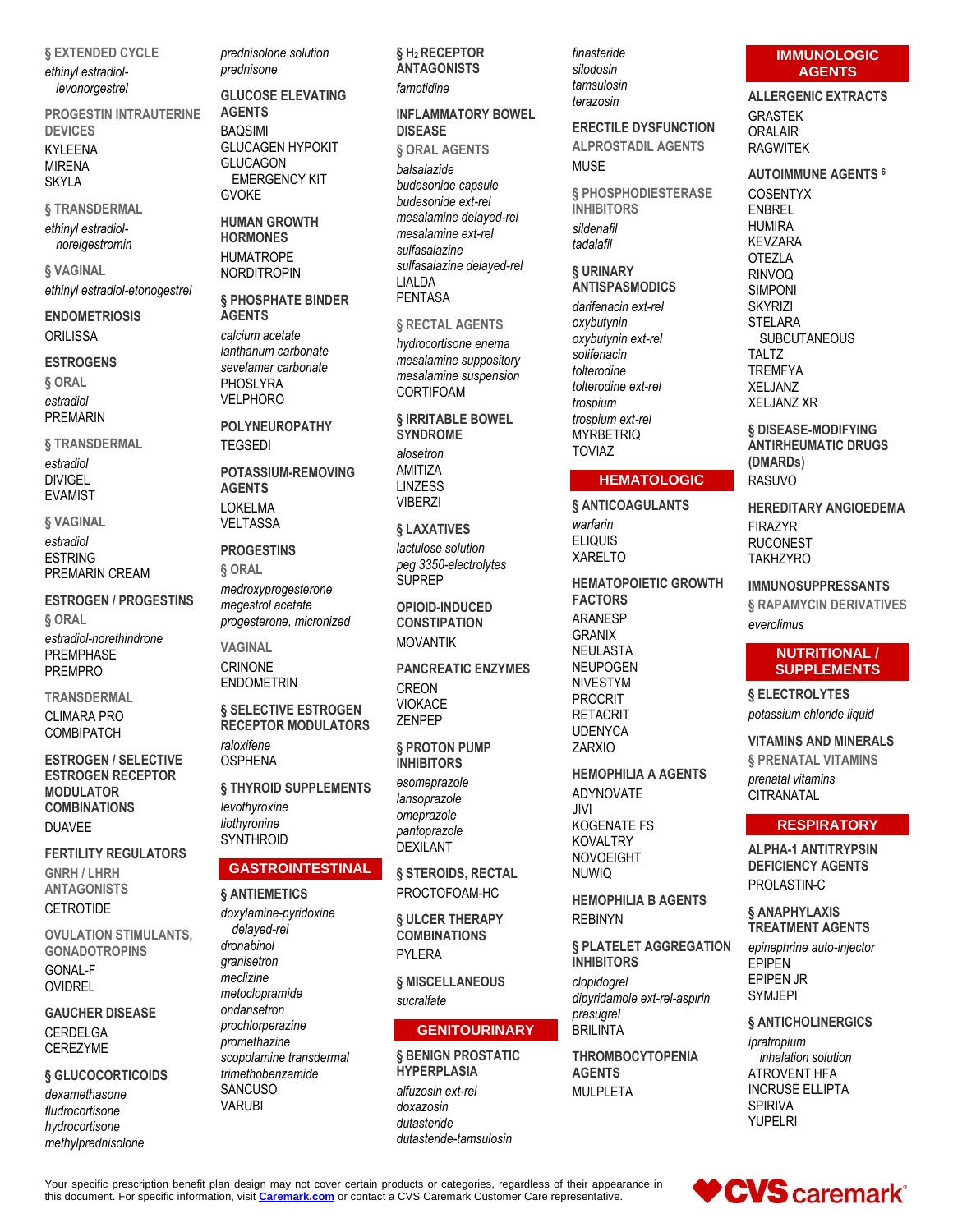#### **ANTICHOLINERGIC / BETA AGONIST COMBINATIONS**

**§ SHORT ACTING** ipratropium-albuterol inhalation solution

**LONG ACTING ANORO ELLIPTA BEVESPI AEROSPHERE STIOLTO RESPIMAT** 

**ANTICHOLINERGIC / BETA AGONIST / STEROID INHALANT COMBINATIONS TRELEGY ELLIPTA** 

#### **BETA AGONISTS, INHALANTS**

§ SHORT ACTING albuterol inhalation solution albuterol sulfate CFC-free aerosol

levalbuterol tartrate CFC-free aerosol

#### **LONG ACTING**

**Hand-held Active Inhalation SEREVENT STRIVERDI RESPIMAT** 

#### **Nebulized Passive Inhalation PERFOROMIST**

**§ CYSTIC FIBROSIS** tobramycin inhalation solution **RFTHKIS KITARIS PAK TOBI PODHAI FR** 

#### § LEUKOTRIENE **MODULATORS**

montelukast zafirlukast zileuton ext-rel

**§ NASAL ANTIHISTAMINES** azelastine olopatadine

§ NASAL STEROIDS / **COMBINATIONS** 

flunisolide fluticasone mometasone **DYMISTA** 

PHOSPHODIESTERASE-4 **INHIBITORS DALIRESP** 

**PULMONARY FIBROSIS AGFNTS ESBRIFT OFEV** 

**SEVERE ASTHMA AGENTS DUPIXENT FASENRA NUCALA XOLAIR** 

**STEROID / BETA AGONIST COMBINATIONS ADVAIR DISKUS ADVAIR HFA BREO FILIPTA SYMBICORT** 

#### § STEROID INHALANTS

hudesonide inhalation suspension ARNUITY FI LIPTA **ASMANEX FLOVENT DISKUS FLOVENT HFA** PULMICORT FLEXHALER **QVAR REDIHALER** 

### **TOPICAL**

### **DERMATOLOGY ACNE 6 Oral**

**ABSORICA** 

### § Topical

adapalene benzoyl peroxide clindamycin gel, solution clindamycin-benzoyl peroxide erythromycin solution erythromycin-benzoyl peroxide tretinoin **FPIDUO ONEXTON TAZORAC** 

### § ACTINIC KERATOSIS fluorouracil cream 5%

fluorouracil solution imiquimod **PICATO** 

**TOLAK ZYCLARA** 

**& ANTIBIOTICS** qentamicin

mupirocin ointment

### **& ANTIFUNGALS**

ciclopirox clotrimazole econazole ketoconazole luliconazole nystatin **NAFTIN** 

**§ ANTIPSORIATICS** 

acitretin calcipotriene calcipotriene-betamethasone methoxsalen **FNSTILAR** 

§ ANTISEBORRHEICS

ketoconazole shampoo 2% selenium sulfide lotion 2.5%

#### **ATOPIC DERMATITIS**

Injectable **DUPIXENT** 

#### § Topical

pimecrolimus tacrolimus **FUCRISA** 

### **CORTICOSTEROIDS**

§ Low Potency desonide hydrocortisone

### § Medium Potency

hydrocortisone butyrate mometasone triamcinolone

#### § High Potency

desoximetasone fluocinonide **BRYHALI** 

#### § Very High Potency

clobetasol cream, foam, gel, lotion, ointment, shampoo

### § ROSACEA

azelaic acid gel doxycycline monohydrate delayed-rel capsule metronidazole

**QUICK REFERENCE DRUG LIST** 

#### **FINACEA FOAM** SOOLANTRA

#### **MOUTH / THROAT / DENTAL AGENTS**

**PROTECTANTS FPISIL** 

### **MUGARD**

#### **OPHTHALMIC** § ANTIALLERGICS

azelastine cromolyn sodium olopatadine **LASTACAFT PAZEO** 

#### § ANTI-INFECTIVES

ciprofloxacin erythromycin gentamicin levofloxacin moxifloxacin ofloxacin sulfacetamide tobramycin **BESIVANCE CILOXAN OINTMENT** 

§ ANTI-INFECTIVE / **ANTI-INFLAMMATORY COMBINATIONS** 

neomycin-polymyxin Bbacitracin-hydrocortisone neomycin-polymyxin Bdexamethasone tobramvcin-dexamethasone **TOBRADEX OINTMENT TOBRADEX ST** 

### **ANTI-INFLAMMATORIES**

#### § Nonsteroidal

bromfenac diclofenac ketorolac **ACUVAIL ILEVRO NEVANAC** 

#### **& Steroidal**

dexamethasone loteprednol prednisolone acetate 1% **DUREZOL FML FORTE** FML S.O.P. **MAXIDEX** PRED MILD

#### **BETA-BLOCKERS**

§ Nonselective timolol maleate solution **RETIMOL** 

#### **Selective**

**BETOPTIC S** 

§ CARBONIC ANHYDRASE **INHIBITORS** dorzolamide **AZOPT** 

§ CARBONIC ANHYDRASE **INHIBITOR / BETA-BLOCKER COMBINATIONS** dorzolamide-timolol

**CARBONIC ANHYDRASE INHIBITOR / SYMPATHOMIMETIC COMBINATIONS SIMBRINZA** 

**DRY EYE DISEASE RESTASIS XIIDRA** 

**§ PROSTAGLANDINS** latanoprost

travoprost **I UMIGAN** 

**RETINAL DISORDERS EYLEA LUCENTIS** 

**RHO KINASE INHIBITORS RHOPRESSA** 

**RHO KINASE INHIBITOR / PROSTAGLANDIN COMBINATIONS ROCKLATAN** 

§ SYMPATHOMIMETICS brimonidine **ALPHAGAN P** 

**SYMPATHOMIMETIC / BETA-BLOCKER COMBINATIONS COMBIGAN** 

#### OTIC.

§ ANTI-INFECTIVE / **ANTI-INFLAMMATORY COMBINATIONS CIPRODEX** 

### A

abacavir tablet abacavir-lamivudine **ABILIFY MAINTENA** abiraterone **ABSORICA** 

ACCU-CHEK AVIVA PLUS STRIPS AND KITS<sup>5</sup> ACCU-CHEK COMPACT PLUS STRIPS AND KITS<sup>5</sup> **ACCU-CHEK GUIDE** STRIPS AND KITS<sup>5</sup>

**ACCU-CHEK SMARTVIEW** STRIPS AND KITS<sup>5</sup> acitretin **ACUVAIL** acyclovir capsule, tablet adapalene

**ADEMPAS ADVAIR DISKUS ADVAIR HFA** ADYNOVATE **AFINITOR AIMOVIG** 

A.IOVY albuterol inhalation solution albuterol sulfate CFC-free aerosol alendronate alfuzosin ext-rel

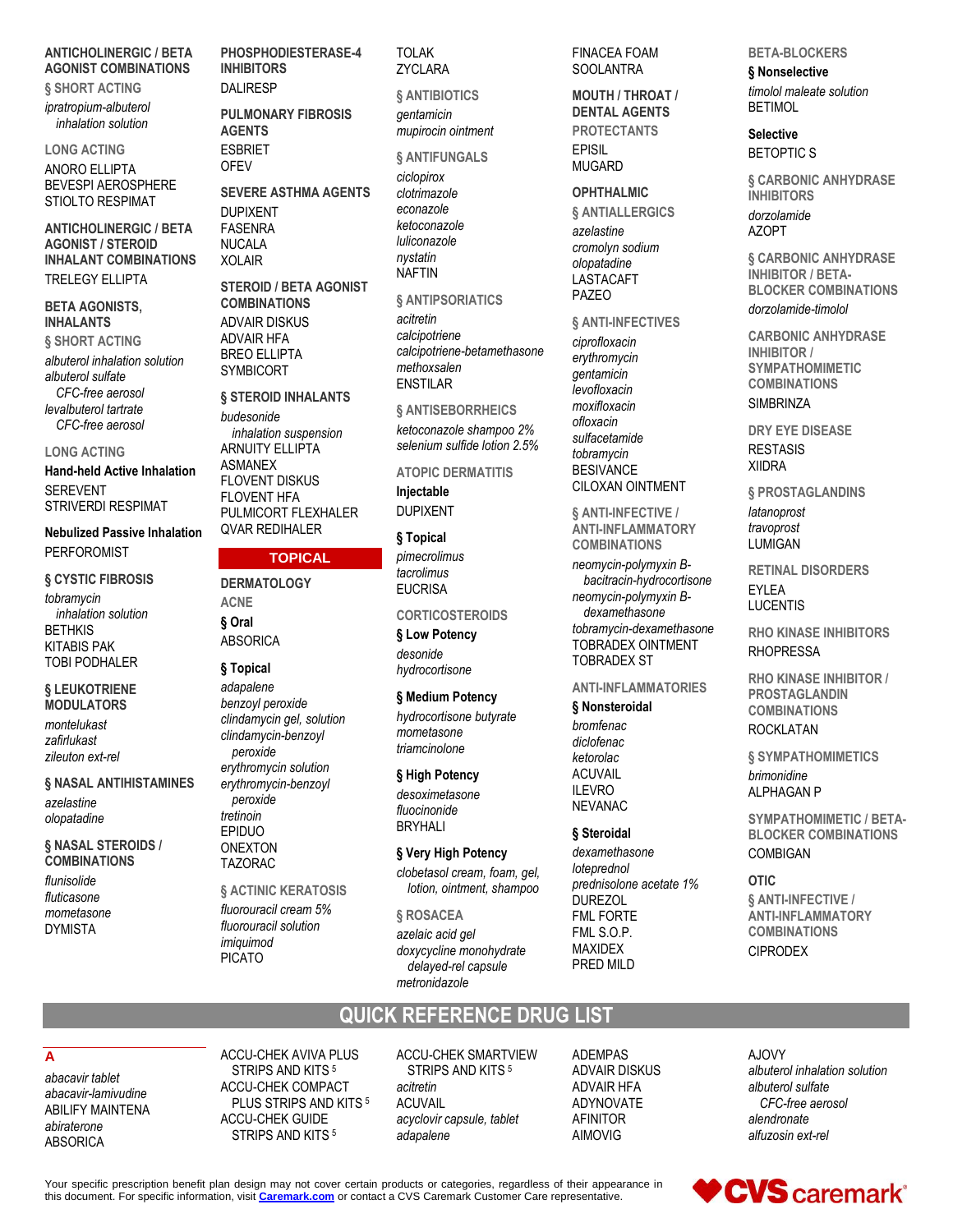aliskiren allopurinol alosetron ALPHAGAN P alprazolam amantadine ambrisentan amiloride AMITIZA amlodipine amlodipine-atorvastatin amlodipine-olmesartan amlodipine-telmisartan amlodipine-valsartan amlodipine-valsartanhydrochlorothiazide amoxicillin amoxicillin-clavulanate amphetaminedextroamphetamine mixed salts amphetaminedextroamphetamine mixed salts ext-rel ANDRODERM ANORO ELLIPTA ARANESP aripiprazole **ARISTADA** ARISTADA INITIO armodafinil **ARNUITY ELLIPTA ASMANEX** atazanavir atenolol atomoxetine atoryastatin **ATRIPLA ATROVENT HFA AUBAGIO AUSTEDO** azelaic acid gel azelastine azithromycin **AZOPT**  $\overline{\mathsf{B}}$ 

balsalazide **BAOSIMI BASAGLAR BD ULTRAFINE INSULIN SYRINGES** AND NEEDLES **BELBUCA BELSOMRA** benzoyl peroxide **BESIVANCE BETASERON BETHKIS BETIMOL BETOPTICS BEVESPI AEROSPHERE** bicalutamide **BIDIL BIKTARVY** hosentan **BOSULIF BREO ELLIPTA** 

**BRILINTA** hrimonidine bromfenac **BRYHALI** budesonide capsule budesonide ext-rel budesonide inhalation suspension **BUNAVAIL** buprenorphine transdermal buprenorphine-naloxone sublingual bupropion bupropion ext-rel **BYSTOLIC** 

#### $\mathbf{C}$

CABOMETYX calcipotriene calcipotriene-betamethasone calcitonin-salmon calcium acetate candesartan candesartanhydrochlorothiazide carbamazepine carbamazepine ext-rel carbidopa-levodopa carbidopa-levodopa ext-rel carbidopa-levodopaentacapone carvedilol carvedilol phosphate ext-rel cefdinir cefprozil cefuroxime axetil celecoxib cephalexin CERDELGA **CEREZYME CETROTIDE** cholestyramine ciclopirox CILOXAN OINTMENT **CIMDUO** cinacalcet **CIPRODEX** ciprofloxacin citalopram **CITRANATAL** clarithromycin clarithromycin ext-rel **CLIMARA PRO** clindamycin clindamycin gel, solution clindamycin-benzoyl peroxide clobazam clobetasol cream, foam, gel, lotion, ointment, shampoo clonazepam clopidogrel clotrimazole clozapine codeine-acetaminophen colchicine tablet colesevelam COMBIGAN

**COMBIPATCH COMPLERA** COPAXONE **COPIKTRA** CORLANOR CORTIFOAM **COSENTYX CREON** CRINONE cromolyn sodium cyclobenzaprine

#### D

**DALIRESP** darifenacin ext-rel **DESCOVY** desonide desoximetasone desvenlafaxine ext-rel dexamethasone **DEXCOM CONTINUOUS GLUCOSE MONITORING SYSTEM DEXILANT** diazepam diazepam rectal gel diclofenac diclofenac sodium diclofenac sodium gel 1% diclofenac sodium solution diclofenac sodiummisoprostol dicloxacillin **DIFICID** diaoxin diltiazem ext-rel<sup>3</sup> dipyridamole ext-rel-aspirin divalproex sodium divalproex sodium ext-rel **DIVIGEL** donepezil dorzolamide dorzolamide-timolol **DOVATO** doxazosin doxepin doxycycline hyclate doxycycline monohydrate delaved-rel capsule doxylamine-pyridoxine delayed-rel dronabinol **DUAVEE** duloxetine **DUPIXENT DURFZOL** dutasteride dutasteride-tamsulosin **DYMISTA** 

#### F

econazole eletriptan ELIGARD **ELIQUIS EMGALITY EMVERM ENBREL** 

**ENDOMETRIN ENSTILAR** entacapone entecavir **ENTRESTO FPCLUSA EPIDUO** epinephrine auto-injector **EPIPEN EPIPEN JR EPISIL** ergotamine-caffeine **ERLEADA** erlotinib erythromycin erythromycin solution erythromycin-benzoyl peroxide erythromycins ESBRIET escitalopram esomeprazole estradiol estradiol-norethindrone **ESTRING** eszopiclone ethinyl estradioldrospirenone ethinyl estradioldrospirenone-levomefolate ethinyl estradiol-etonogestrel ethinyl estradiollevonorgestrel ethinyl estradiolnorelgestromin ethinyl estradiolnorethindrone acetate ethinyl estradiolnorethindrone acetate-iron ethinyl estradiol-norgestimate ethosuximide **EUCRISA EVAMIST** everolimus **EVOTAZ EYLEA** ezetimibe ezetimibe-simvastatin

#### ਜ

famotidine **FARXIGA FASENRA** fenofibrate fenofibric acid delayed-rel fentanyl transdermal fentanyl transmucosal lozenae **FETZIMA FIASP FINACEA FOAM** finasteride **FIRAZYR** FLOVENT DISKUS FI OVENT HFA fluconazole fludrocortisone flunisolide

fluocinonide fluorouracil cream 5% fluorouracil solution fluoxetine fluticasone fluvastatin **FML FORTE** FML S.O.P. **FORTEO** fosinopril fosinopril-hydrochlorothiazide FREESTYLE LIBRE CONTINUOUS GLUCOSE MONITORING SYSTEM furosemide **FYCOMPA** 

#### G

gabapentin galantamine galantamine ext-rel **GEL-ONE** GFI SYN-3 gentamicin **GENVOYA GILENYA** glatiramer glimepiride glipizide glipizide ext-rel glipizide-metformin **GLUCAGEN HYPOKIT GLUCAGON EMERGENCY KIT GLYXAMBI GONAL-F GRALISE** granisetron **GRANIX GRASTEK** quanfacine ext-rel **GVOKE** 

### $\overline{\mathbf{H}}$

**HARVONI HUMALOG HUMALOG MIX HUMATROPE HUMIRA** HUMULIN 70/30 **HUMULIN N HUMULIN R** HUMULIN R U-500 hydrochlorothiazide hydrocodone ext-rel hydrocodone-acetaminophen hydrocortisone hydrocortisone butyrate hydrocortisone enema hydromorphone hydromorphone ext-rel HYSINGLA ER

ibandronate **IBRANCE** ibuprofen **ILEVRO** 

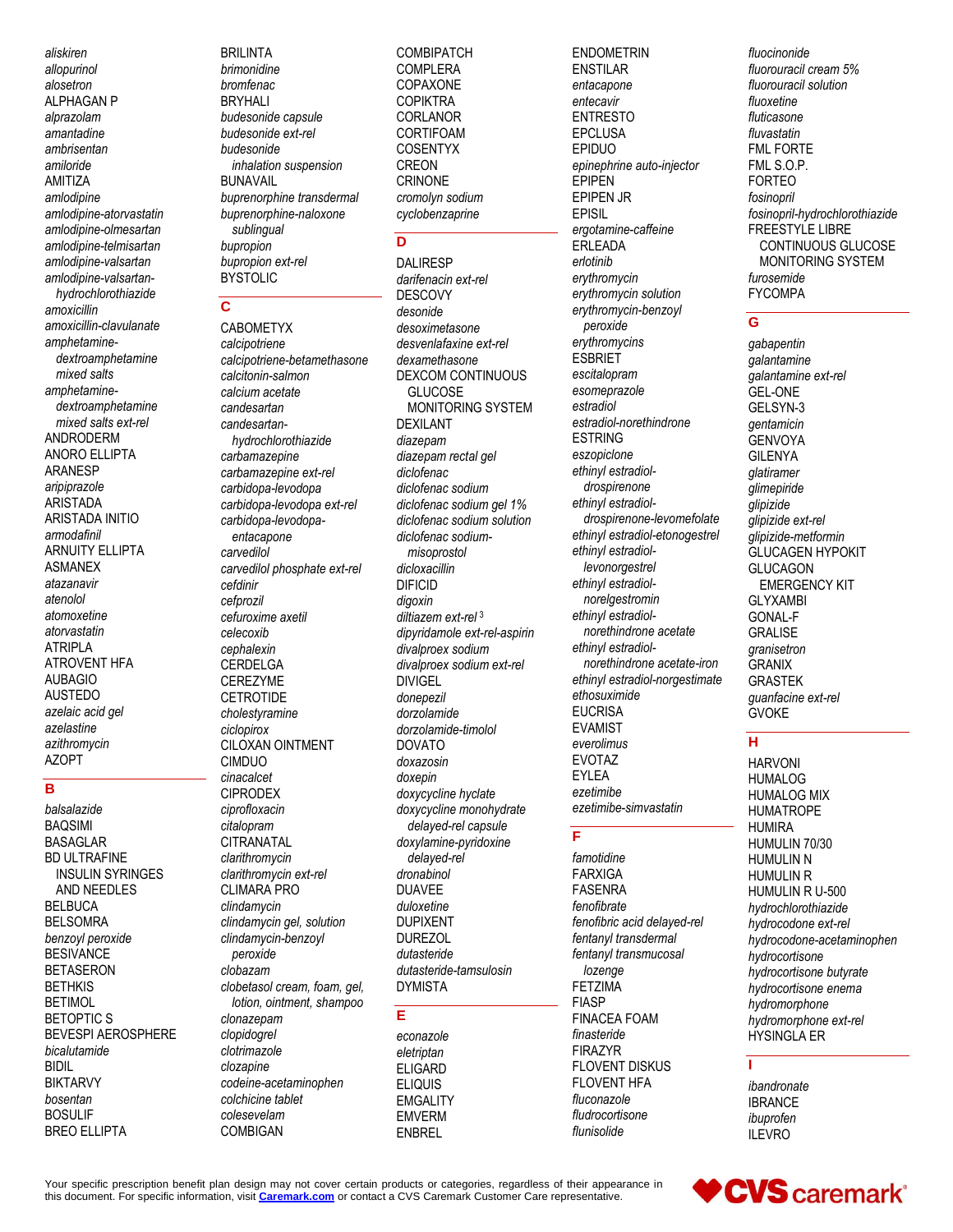imatinib mesylate imiguimod **INCRUSE ELLIPTA INGREZZA INSULIN LISPRO INVOKAMET INVOKAMET XR INVOKANA** ipratropium inhalation solution ipratropium-albuterol inhalation solution irbesartan irbesartanhydrochlorothiazide **IRESSA ISENTRESS** itraconazole ivermectin

#### J

**JANUMET JANUMET XR JANUVIA JARDIANCE JENTADUETO JENTADUETO XR** JIVI

### $\overline{\mathsf{k}}$

ketoconazole ketoconazole shampoo 2% ketorolac **KEVZARA KISQALI** KISQALI FEMARA CO-PACK **KITABIS PAK KOGENATE FS KOVALTRY KYLEENA** 

### L

lactulose solution lamivudine lamotrigine lamotrigine ext-rel lansoprazole lanthanum carbonate **LANTUS** LASTACAFT latanoprost LATUDA levalbuterol tartrate CFC-free aerosol **LEVEMIR** levetiracetam levetiracetam ext-rel levocarnitine levofloxacin levothyroxine **LIALDA** linezolid **LINZESS** liothyronine lisinopril lisinopril-hydrochlorothiazide LO LOESTRIN FE

**LOKELMA** lorazepam losartan losartan-hydrochlorothiazide loteprednol lovastatin **I UCENTIS** luliconazole **LUMIGAN LUPRON DEPOT LYNPARZA LYRICA CR** 

### M

**MAXIDEX MAYZENT** meclizine medroxyprogesterone megestrol acetate meloxicam memantine mesalamine delayed-rel mesalamine ext-rel mesalamine suppository mesalamine suspension metformin metformin ext-rel methadone methoxsalen methylphenidate methylphenidate ext-rel methylprednisolone metoclopramide metolazone metoprolol succinate ext-rel metoprolol tartrate metronidazole minocycline **MIRENA** mirtazapine mometasone montelukast morphine morphine ext-rel morphine suppository **MOVANTIK** moxifloxacin **MUGARD MULPLETA MULTAQ** mupirocin ointment **MUSE MYDAYIS MYRBETRIQ** 

### N

nadolol **NAFTIN** naloxone injection **NAMZARIC** naproxen naratriptan NARCAN NASAL SPRAY **NATAZIA** nateglinide neomycin-polymyxin Bbacitracin-hydrocortisone

neomycin-polymyxin Bdexamethasone NEULASTA **NEUPOGEN NEUPRO** NFVANAC niacin ext-rel nifedipine ext-rel nitrofurantoin nitroglycerin lingual spray nitroglycerin sublingual **NIVESTYM NORDITROPIN NORVIR NOVOEIGHT** NOVOLIN 70/30 NOVOLIN N NOVOLIN R **NOVOLOG** NOVOLOG MIX 70/30 **NUBEQA NUCALA NUCYNTA NUCYNTA ER** NUEDEXTA NURTEC ODT **NUWIQ** nystatin

### $\overline{O}$

**ODEFSEY ODOMZO OFEV** ofloxacin olanzapine olmesartan olmesartan-amlodipinehydrochlorothiazide olmesartanhydrochlorothiazide olopatadine omega-3 acid ethyl esters omeprazole OMNIPOD INSULIN **INFUSION PUMP** ondansetron ONETOUCH ULTRA STRIPS AND KITS<sup>5</sup> **ONETOUCH VERIO** STRIPS AND KITS<sup>5</sup> **ONEXTON ONZETRA XSAIL OPSUMIT ORALAIR ORENITRAM** ORILISSA oseltamivir **OSPHENA OTEZLA OVIDREL** oxazepam oxcarbazepine **OXTELLAR XR** oxybutynin oxybutynin ext-rel oxycodone oxycodone-acetaminophen

#### **OXYCONTIN OZEMPIC**

### $\overline{\mathsf{P}}$

pantoprazole paroxetine HCI paroxetine HCI ext-rel paroxetine mesylate PAZEO peg 3350-electrolytes penicillin VK PENTASA **PERFOROMIST** phenobarbital phenytoin phenytoin sodium extended **PHOSLYRA PICATO** pimecrolimus pindolol pioglitazone pioglitazone-glimepiride pioglitazone-metformin potassium chloride liquid **PRALUENT** pramipexole pramipexole ext-rel prasugrel pravastatin PRED MILD prednisolone acetate 1% prednisolone solution prednisone pregabalin PREMARIN PREMARIN CREAM **PREMPHASE PREMPRO** prenatal vitamins **PREZCOBIX PREZISTA** primidone probenecid prochlorperazine PROCRIT PROCTOFOAM-HC progesterone, micronized PROLASTIN-C PROI IA promethazine propranolol propranolol ext-rel PULMICORT FLEXHALER **PYLERA** 

### $\mathbf Q$

**QTERN** quetiapine quetiapine ext-rel quinapril quinapril-hydrochlorothiazide QVAR REDIHALER

#### R

**RAGWITEK** raloxifene ramelteon ramipril

ranolazine ext-rel rasagiline RASUVO **REBIF REBINYN RELENZA** repaglinide **REPATHA RESTASIS RETACRIT REYVOW RHOPRESSA** ribavirin **RINVOQ** risedronate risperidone rivastigmine rivastigmine transdermal rizatriptan **ROCKLATAN** ropinirole ropinirole ext-rel rosuvastatin **RUBRACA RUCONEST RYBELSUS RYDAPT** 

### S

**SANCUSO SAVELLA SAXENDA** scopolamine transdermal selegiline selenium sulfide lotion 2.5% **SEREVENT** sertraline sevelamer carbonate sildenafil silodosin **SIMBRINZA SIMPONI** simvastatin **SKYLA SKYRIZI** solifenacin **SOLIQUA SOMATULINE DEPOT SOMAVERT SOOLANTRA** sotalol **SPIRIVA** spironolactonehydrochlorothiazide SPRYCEL **STELARA SUBCUTANEOUS** STIOLTO RESPIMAT **STRIBILD** STRIVERDI RESPIMAT **SUBSYS** sucralfate sulfacetamide sulfamethoxazoletrimethoprim sulfasalazine sulfasalazine delayed-rel sumatriptan

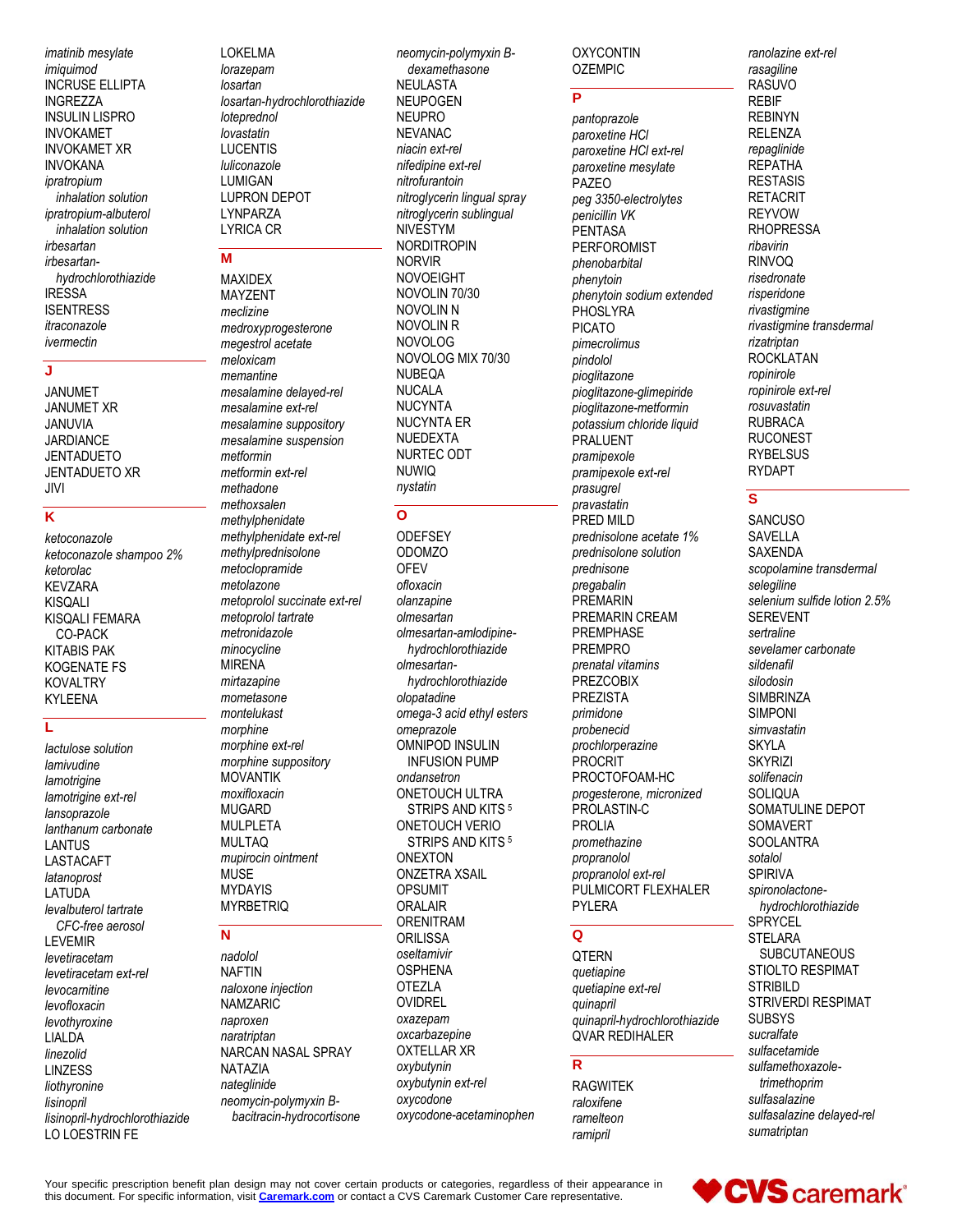**SUNOSI** SUPARTZ FX **SUPRAX SUPREP SUTENT SYMBICORT SYMFI SYMFILO SYMJEPI SYMLINPEN** SYMTUZA SYNJARDY SYNJARDY XR **SYNTHROID** 

#### T

tacrolimus tadalafil **TAKHZYRO TALTZ** tamsulosin **TAYTULLA TAZORAC TECFIDERA TEGSEDI TEKTURNA HCT** telmisartan telmisartanhydrochlorothiazide **TEMIXYS** 

terazosin terbinafine tablet testosterone gel 4 testosterone solution tetrabenazine tetracycline tiagabine timolol maleate solution **TIVICAY TOBI PODHALER** TOBRADEX OINTMENT **TOBRADEX ST** tobramycin tobramycin inhalation solution tobramycin-dexamethasone **TOLAK** tolterodine tolterodine ext-rel topiramate torsemide **TOUJEO TOVIAZ TRADJENTA** tramadol tramadol ext-rel travoprost trazodone **TRELEGY ELLIPTA** 

**TREMFYA** 

**TRESIBA** tretinoin triamcinolone triamterene triamterenehydrochlorothiazide TRIJARDY XR trimethobenzamide **TRINTELLIX TRIUMEQ TROKENDI XR** trospium trospium ext-rel **TRULICITY TRUVADA TYMLOS TYSABRI**  $\overline{U}$ **UBRELVY UDENYCA UPTRAVI**  $\overline{\mathtt{v}}$ valacyclovir valganciclovir

**VARUBI** VASCEPA **VELPHORO VELTASSA VEMLIDY** venlafaxine venlafaxine ext-rel capsule verapamil ext-rel V-GO INSULIN **INFUSION PUMP VIBERZI VICTOZA** vigabatrin **VIIBRYD VIMPAT VIOKACE** VISCO-3 **VISTOGARD** VOSEVI<sup>2</sup> **VOTRIENT VRAYLAR VUMERITY VYVANSE**  $\overline{w}$ warfarin  $\mathbf{x}$ 

**XARELTO** 

**XELJANZ** 

**XELJANZ XR** XIFAXAN 550 MG XIGDUO XR **XIIDRA XOLAIR XTANDI XULTOPHY** 

## Ÿ

**YONSA YUPELRI** 

### $\overline{z}$

zafirlukast **ZARXIO ZEJULA ZEMBRACE SYMTOUCH ZENPEP** zileuton ext-rel ziprasidone zolmitriptan zolpidem zolpidem ext-rel zolpidem sublingual ZOMIG NASAL SPRAY zonisamide ZUBSOLV **ZYCLARA** 

#### **PREFERRED OPTIONS IST**

valsartan-hydrochlorothiazide

vancomycin capsule

valproic acid

valsartan

| <b>DRUG NAME(S)</b>                | <b>PREFERRED OPTION(S)*</b>                                                                                          | <b>DRUG NAME(S)</b>        | <b>PREFERRED OPTION(S)*</b>                                                                                                                                                                                                                                                         |
|------------------------------------|----------------------------------------------------------------------------------------------------------------------|----------------------------|-------------------------------------------------------------------------------------------------------------------------------------------------------------------------------------------------------------------------------------------------------------------------------------|
| ABILIFY                            | aripiprazole, clozapine, olanzapine,<br>quetiapine, quetiapine ext-rel, risperidone,<br>ziprasidone, LATUDA, VRAYLAR | <b>ARTHROTEC</b>           | celecoxib; diclofenac sodium, ibuprofen,<br>meloxicam or naproxen WITH esomeprazole,<br>lansoprazole, omeprazole, pantoprazole or<br><b>DEXILANT</b>                                                                                                                                |
| <b>ACTOS</b>                       | pioglitazone                                                                                                         |                            |                                                                                                                                                                                                                                                                                     |
| ADDERALL XR                        | amphetamine-<br>dextroamphetamine mixed salts ext-rel,<br>methylphenidate ext-rel, MYDAYIS,                          | <b>ASACOL HD</b>           | balsalazide, mesalamine delayed-rel,<br>mesalamine ext-rel, sulfasalazine,<br>sulfasalazine delayed-rel, LIALDA, PENTASA                                                                                                                                                            |
|                                    | <b>VYVANSE</b>                                                                                                       | ASCENSIA STRIPS AND KITS 8 | ACCU-CHEK AVIVA PLUS STRIPS AND KITS <sup>5</sup> .                                                                                                                                                                                                                                 |
| ALCORTIN A                         | desonide, hydrocortisone                                                                                             |                            | ACCU-CHEK COMPACT PLUS STRIPS AND KITS 5.<br>ACCU-CHEK GUIDE STRIPS AND KITS 5.<br>ACCU-CHEK SMARTVIEW STRIPS AND KITS 5.<br>ONETOUCH ULTRA STRIPS AND KITS 5.<br>ONETOUCH VERIO STRIPS AND KITS <sup>5</sup>                                                                       |
| ALLISON MEDICAL INSULIN SYRINGES 7 | BD ULTRAFINE INSULIN SYRINGES                                                                                        |                            |                                                                                                                                                                                                                                                                                     |
| <b>ALORA</b>                       | estradiol, DIVIGEL, EVAMIST                                                                                          |                            |                                                                                                                                                                                                                                                                                     |
| <b>ALTOPREV</b>                    | atorvastatin, ezetimibe-simvastatin,<br>fluvastatin, lovastatin, pravastatin,<br>rosuvastatin, simvastatin           | ATACAND, ATACAND HCT       | candesartan, candesartan-hydrochlorothiazide,<br>irbesartan, irbesartan-hydrochlorothiazide,<br>losartan, losartan-hydrochlorothiazide,<br>olmesartan, olmesartan-hydrochlorothiazide,<br>telmisartan, telmisartan-hydrochlorothiazide,<br>valsartan, valsartan-hydrochlorothiazide |
| <b>ALVESCO</b>                     | ARNUITY ELLIPTA, ASMANEX,<br>FLOVENT DISKUS, FLOVENT HFA,<br>PULMICORT FLEXHALER.                                    |                            |                                                                                                                                                                                                                                                                                     |
|                                    | <b><i>OVAR REDIHALER</i></b>                                                                                         | <b>AVONEX</b>              | glatiramer, AUBAGIO, BETASERON,                                                                                                                                                                                                                                                     |
| AMRIX                              | cyclobenzaprine                                                                                                      |                            | COPAXONE, GILENYA, MAYZENT, REBIF,<br>TECFIDERA, TYSABRI, VUMERITY                                                                                                                                                                                                                  |
| ANDROGEL 1%                        | testosterone gel (except authorized generics<br>for TESTIM and VOGELXO),<br>testosterone solution, ANDRODERM         | <b>AZELEX</b>              | adapalene, benzoyl peroxide,<br>clindamycin gel, clindamycin solution,<br>clindamycin-benzoyl peroxide,                                                                                                                                                                             |
| ANGELIQ                            | estradiol-norethindrone, PREMPHASE,<br><b>PREMPRO</b>                                                                |                            | erythromycin solution,<br>erythromycin-benzoyl peroxide, tretinoin,<br>EPIDUO, ONEXTON, TAZORAC                                                                                                                                                                                     |
| <b>ANTARA</b>                      | fenofibrate, fenofibric acid delayed-rel                                                                             | <b>BECONASE AQ</b>         | flunisolide, fluticasone, mometasone,<br><b>DYMISTA</b>                                                                                                                                                                                                                             |
| <b>APEXICON E</b>                  | desoximetasone, fluocinonide, BRYHALI                                                                                |                            |                                                                                                                                                                                                                                                                                     |
| <b>APIDRA</b>                      | FIASP, HUMALOG, INSULIN LISPRO,<br><b>NOVOLOG</b>                                                                    | <b>BENSAL HP</b>           | desonide, hydrocortisone                                                                                                                                                                                                                                                            |
| <b>ARMOUR THYROID</b>              | levothyroxine, liothyronine, SYNTHROID                                                                               |                            |                                                                                                                                                                                                                                                                                     |

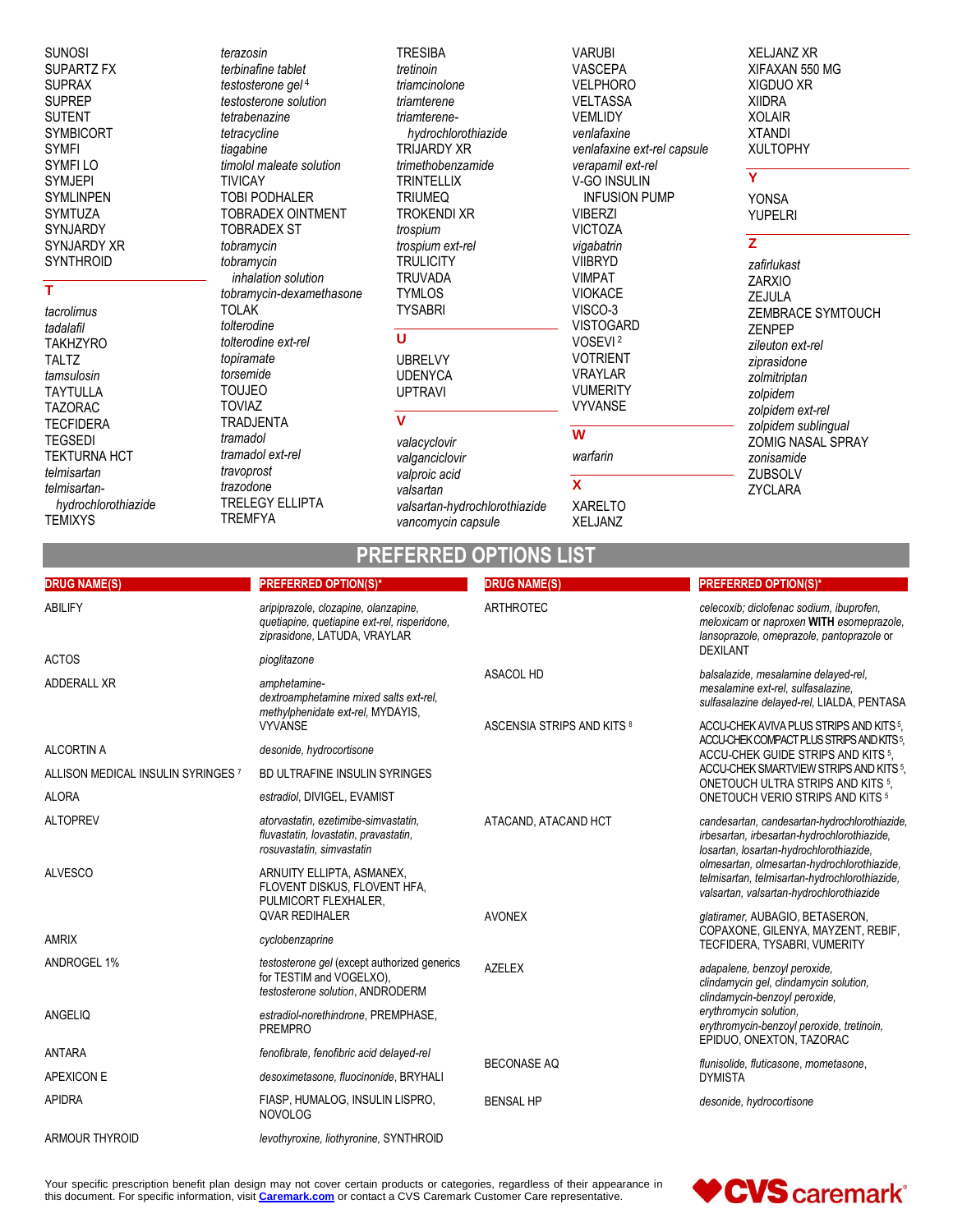| <b>DRUG NAME(S)</b>                       | <b>PREFERRED OPTION(S)*</b>                                                                                                                                                                                                                                           | <b>DRUG NAME(S)</b>                                  | <b>PREFERRED OPTION(S)*</b>                                                                                                                                                       |
|-------------------------------------------|-----------------------------------------------------------------------------------------------------------------------------------------------------------------------------------------------------------------------------------------------------------------------|------------------------------------------------------|-----------------------------------------------------------------------------------------------------------------------------------------------------------------------------------|
| <b>BENZAC AC</b>                          | adapalene, benzoyl peroxide,<br>clindamycin gel, clindamycin solution,<br>clindamycin-benzoyl peroxide,<br>erythromycin solution,                                                                                                                                     | <b>DETROL LA</b>                                     | darifenacin ext-rel, oxybutynin ext-rel,<br>solifenacin, tolterodine, tolterodine ext-rel,<br>trospium, trospium ext-rel, MYRBETRIQ,<br><b>TOVIAZ</b>                             |
| <b>BENZIQ</b>                             | erythromycin-benzoyl peroxide, tretinoin,<br>EPIDUO, ONEXTON, TAZORAC<br>adapalene, benzoyl peroxide,                                                                                                                                                                 | Dexpak                                               | dexamethasone, hydrocortisone,<br>methylprednisolone, prednisolone solution,<br>prednisone                                                                                        |
|                                           | clindamycin gel, clindamycin solution,<br>clindamycin-benzoyl peroxide,<br>erythromycin solution,<br>erythromycin-benzoyl peroxide, tretinoin,<br>EPIDUO, ONEXTON, TAZORAC                                                                                            | diltiazem ext-rel<br>(generics for CARDIZEM LA only) | diltiazem ext-rel<br>(except generics for CARDIZEM LA)                                                                                                                            |
|                                           |                                                                                                                                                                                                                                                                       | DIOVAN, DIOVAN HCT                                   | candesartan, candesartan-hydrochlorothiazide,<br>irbesartan, irbesartan-hydrochlorothiazide,<br>losartan, losartan-hydrochlorothiazide,                                           |
| BETAPACE, BETAPACE AF                     | sotalol                                                                                                                                                                                                                                                               |                                                      | olmesartan, olmesartan-hydrochlorothiazide,                                                                                                                                       |
| BREEZE 2 STRIPS AND KITS 8                | ACCU-CHEK AVIVA PLUS STRIPS AND KITS 5,<br>ACCU-CHEK COMPACT PLUS STRIPS AND KITS <sup>5</sup> ,<br>ACCU-CHEK GUIDE STRIPS AND KITS 5,<br>ACCU-CHEK SMARTVIEW STRIPS AND KITS 5,<br>ONETOUCH ULTRA STRIPS AND KITS 5,<br>ONETOUCH VERIO STRIPS AND KITS 5             | <b>DORAL</b>                                         | telmisartan, telmisartan-hydrochlorothiazide,<br>valsartan, valsartan-hydrochlorothiazide<br>doxepin, eszopiclone, ramelteon, zolpidem,<br>zolpidem ext-rel, zolpidem sublingual, |
|                                           |                                                                                                                                                                                                                                                                       |                                                      | <b>BELSOMRA</b>                                                                                                                                                                   |
| butalbital-acetaminophen-caffeine capsule | diclofenac sodium, ibuprofen, naproxen                                                                                                                                                                                                                                | <b>DUTOPROL</b>                                      | metoprolol succinate ext-rel WITH<br>hydrochlorothiazide                                                                                                                          |
| <b>BYDUREON</b>                           | OZEMPIC, RYBELSUS, TRULICITY,<br><b>VICTOZA</b>                                                                                                                                                                                                                       | <b>DYRENIUM</b>                                      | amiloride, triamterene                                                                                                                                                            |
| <b>BYETTA</b>                             | OZEMPIC, RYBELSUS, TRULICITY,<br><b>VICTOZA</b>                                                                                                                                                                                                                       | EDARBI, EDARBYCLOR                                   | candesartan, candesartan-hydrochlorothiazide,<br>irbesartan, irbesartan-hydrochlorothiazide,<br>losartan, losartan-hydrochlorothiazide,                                           |
| <b>CAFERGOT</b>                           | eletriptan, ergotamine-caffeine, naratriptan,<br>rizatriptan, sumatriptan, zolmitriptan,<br>NURTEC ODT, ONZETRA XSAIL, REYVOW,                                                                                                                                        |                                                      | olmesartan, olmesartan-hydrochlorothiazide,<br>telmisartan, telmisartan-hydrochlorothiazide,<br>valsartan, valsartan-hydrochlorothiazide                                          |
| CARAC                                     | UBRELVY, ZEMBRACE SYMTOUCH,<br>ZOMIG NASAL SPRAY<br>fluorouracil cream 5%, fluorouracil solution,                                                                                                                                                                     | <b>EDLUAR</b>                                        | doxepin, eszopiclone, ramelteon, zolpidem,<br>zolpidem ext-rel, zolpidem sublingual,<br><b>BELSOMRA</b>                                                                           |
|                                           | imiquimod, PICATO, TOLAK, ZYCLARA                                                                                                                                                                                                                                     | E.E.S. GRANULES                                      | erythromycins                                                                                                                                                                     |
| CARDIZEM, CARDIZEM CD, CARDIZEM LA        | diltiazem ext-rel<br>(except generics for CARDIZEM LA)                                                                                                                                                                                                                | <b>ENABLEX</b>                                       | darifenacin ext-rel, oxybutynin ext-rel,<br>solifenacin, tolterodine, tolterodine ext-rel,                                                                                        |
| CARNITOR, CARNITOR SF                     | levocarnitine                                                                                                                                                                                                                                                         |                                                      | trospium, trospium ext-rel, MYRBETRIQ,<br><b>TOVIAZ</b>                                                                                                                           |
| <b>CLINDAGEL</b>                          | erythromycin solution                                                                                                                                                                                                                                                 | <b>ERYPED</b>                                        | erythromycins                                                                                                                                                                     |
| clobetasol spray                          | clobetasol foam                                                                                                                                                                                                                                                       | <b>EUFLEXXA</b>                                      | GEL-ONE, GELSYN-3, SUPARTZ FX,                                                                                                                                                    |
| <b>CLOBEX SPRAY</b>                       | clobetasol foam                                                                                                                                                                                                                                                       |                                                      | VISCO-3                                                                                                                                                                           |
| COLAZAL                                   | balsalazide                                                                                                                                                                                                                                                           | <b>EVZIO</b>                                         | naloxone injection, NARCAN NASAL SPRAY                                                                                                                                            |
| CONTOUR NEXT STRIPS AND KITS 8            | ACCU-CHEK AVIVA PLUS STRIPS AND KITS 5<br>ACCU-CHEK COMPACT PLUS STRIPS AND KITS <sup>5</sup> .<br>ACCU-CHEK GUIDE STRIPS AND KITS 5,<br>ACCU-CHEK SMARTVIEW STRIPS AND KITS <sup>5</sup> .<br>ONETOUCH ULTRA STRIPS AND KITS 5,<br>ONETOUCH VERIO STRIPS AND KITS 5  | <b>EXFORGE</b>                                       | amlodipine-olmesartan,<br>amlodipine-telmisartan, amlodipine-valsartan                                                                                                            |
|                                           |                                                                                                                                                                                                                                                                       | <b>EXFORGE HCT</b>                                   | amlodipine-valsartan-hydrochlorothiazide.<br>olmesartan-amlodipine-hydrochlorothiazide                                                                                            |
| <b>CONTOUR STRIPS AND KITS 8</b>          | ACCU-CHEK AVIVA PLUS STRIPS AND KITS 5.<br>ACCU-CHEK COMPACT PLUS STRIPS AND KITS <sup>5</sup> .<br>ACCU-CHEK GUIDE STRIPS AND KITS 5,<br>ACCU-CHEK SMARTVIEW STRIPS AND KITS <sup>5</sup> .<br>ONETOUCH ULTRA STRIPS AND KITS 5,<br>ONETOUCH VERIO STRIPS AND KITS 5 | <b>EXTAVIA</b>                                       | glatiramer, AUBAGIO, BETASERON,<br>COPAXONE, GILENYA, MAYZENT, REBIF,<br>TECFIDERA, TYSABRI, VUMERITY                                                                             |
|                                           |                                                                                                                                                                                                                                                                       | <b>FANAPT</b>                                        | aripiprazole, clozapine, olanzapine,<br>quetiapine, quetiapine ext-rel, risperidone,<br>ziprasidone, LATUDA, VRAYLAR                                                              |
| <b>CRESTOR</b>                            | atorvastatin, ezetimibe-simvastatin,<br>fluvastatin, lovastatin, pravastatin,<br>rosuvastatin, simvastatin                                                                                                                                                            | <b>FEMRING</b>                                       | estradiol, ESTRING, PREMARIN CREAM                                                                                                                                                |
|                                           |                                                                                                                                                                                                                                                                       | <b>FIORICET CAPSULE</b>                              | diclofenac sodium, ibuprofen, naproxen                                                                                                                                            |
| CYMBALTA                                  | desvenlafaxine ext-rel, duloxetine,<br>venlafaxine, venlafaxine ext-rel capsule,                                                                                                                                                                                      | fluorouracil cream 0.5%                              | fluorouracil cream 5%, fluorouracil solution,<br>imiquimod, PICATO, TOLAK, ZYCLARA                                                                                                |
| <b>DELZICOL</b>                           | <b>FETZIMA</b><br>balsalazide, mesalamine delayed-rel,<br>mesalamine ext-rel, sulfasalazine,                                                                                                                                                                          | <b>FML LIQUIFILM</b>                                 | dexamethasone, loteprednol,<br>prednisolone acetate 1%, DUREZOL,<br>FML FORTE, FML S.O.P., MAXIDEX,<br>PRED MILD                                                                  |
|                                           | sulfasalazine delayed-rel, LIALDA, PENTASA                                                                                                                                                                                                                            | <b>FORTAMET</b>                                      | metformin, metformin ext-rel                                                                                                                                                      |

Your specific prescription benefit plan design may not cover certain products or categories, regardless of their appearance in<br>this document. For specific information, visit <mark>[Caremark.com](https://www.caremark.com/)</mark> or contact a CVS Caremark Custome

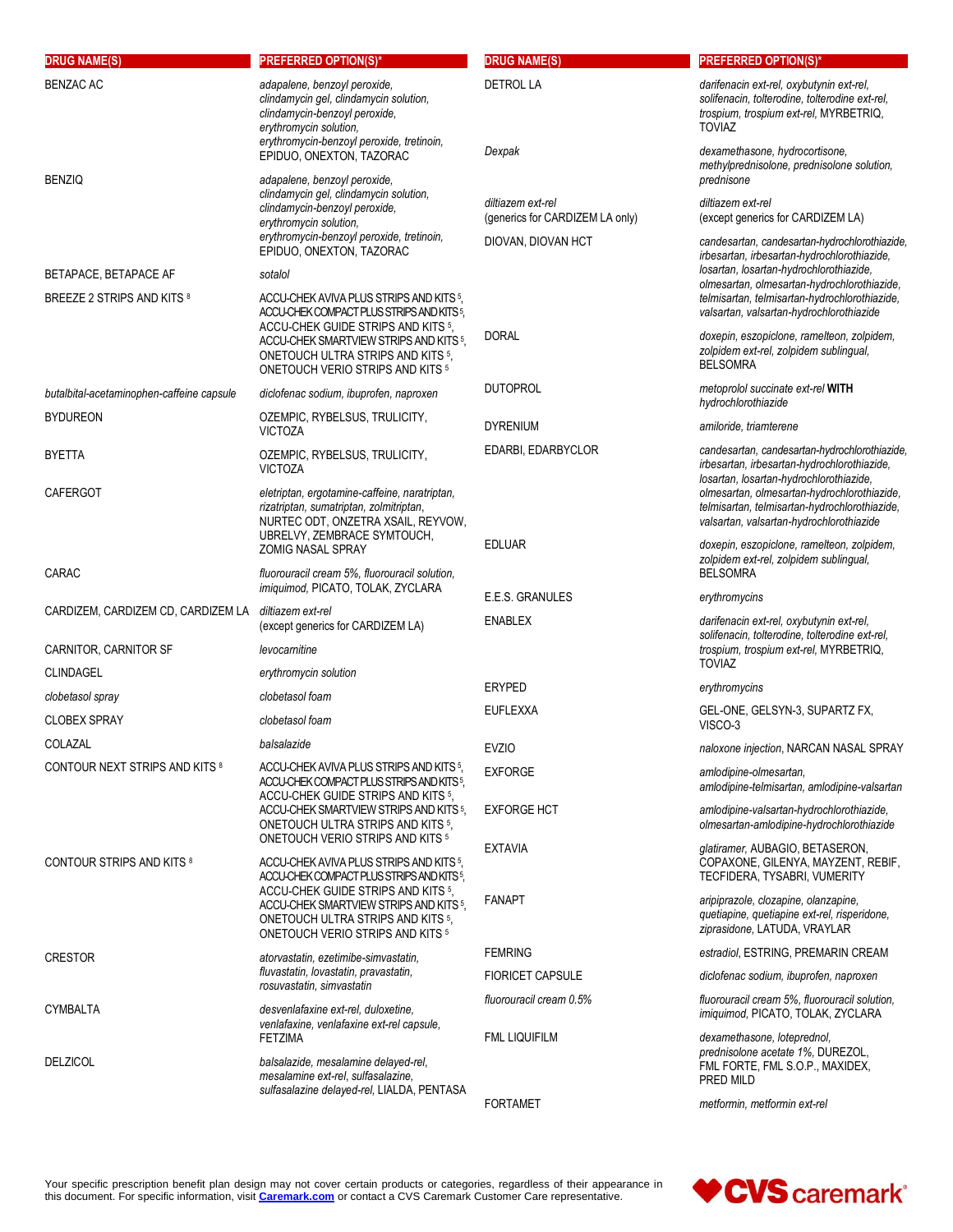| <b>DRUG NAME(S)</b>                | <b>PREFERRED OPTION(S)*</b>                                                                                                                                                                                                                               | <b>DRUG NAME(S)</b>    | <b>PREFERRED OPTION(S)*</b>                                                                                                                                                                                                                                                         |
|------------------------------------|-----------------------------------------------------------------------------------------------------------------------------------------------------------------------------------------------------------------------------------------------------------|------------------------|-------------------------------------------------------------------------------------------------------------------------------------------------------------------------------------------------------------------------------------------------------------------------------------|
| <b>FORTESTA</b>                    | testosterone gel (except authorized generics<br>for TESTIM and VOGELXO),<br>testosterone solution, ANDRODERM                                                                                                                                              | LUNESTA                | doxepin, eszopiclone, ramelteon, zolpidem,<br>zolpidem ext-rel, zolpidem sublingual,<br><b>BELSOMRA</b>                                                                                                                                                                             |
| <b>FOSAMAX PLUS D</b>              | alendronate, ibandronate, risedronate                                                                                                                                                                                                                     | <b>MACRODANTIN</b>     | nitrofurantoin                                                                                                                                                                                                                                                                      |
| <b>FOSRENOL</b>                    | calcium acetate, lanthanum carbonate,<br>sevelamer carbonate, PHOSLYRA,                                                                                                                                                                                   | Matzim LA              | diltiazem ext-rel<br>(except generics for CARDIZEM LA)                                                                                                                                                                                                                              |
|                                    | <b>VELPHORO</b>                                                                                                                                                                                                                                           | <b>MENEST</b>          | estradiol, PREMARIN                                                                                                                                                                                                                                                                 |
| <b>FREESTYLE STRIPS AND KITS 8</b> | ACCU-CHEK AVIVA PLUS STRIPS AND KITS 5,<br>ACCU-CHEK COMPACT PLUS STRIPS AND KITS <sup>5</sup> .<br>ACCU-CHEK GUIDE STRIPS AND KITS 5,<br>ACCU-CHEK SMARTVIEW STRIPS AND KITS 5,<br>ONETOUCH ULTRA STRIPS AND KITS 5,<br>ONETOUCH VERIO STRIPS AND KITS 5 | <b>MENOSTAR</b>        | estradiol                                                                                                                                                                                                                                                                           |
|                                    |                                                                                                                                                                                                                                                           | MIACALCIN INJECTION    | alendronate, calcitonin-salmon, ibandronate,<br>risedronate, FORTEO, PROLIA, TYMLOS                                                                                                                                                                                                 |
|                                    |                                                                                                                                                                                                                                                           | MIACALCIN NASAL SPRAY  | calcitonin-salmon                                                                                                                                                                                                                                                                   |
| <b>FROVA</b>                       | eletriptan, naratriptan, rizatriptan,<br>sumatriptan, zolmitriptan, NURTEC ODT,<br>ONZETRA XSAIL, REYVOW, UBRELVY,<br>ZEMBRACE SYMTOUCH,<br><b>ZOMIG NASAL SPRAY</b>                                                                                      | MICARDIS, MICARDIS HCT | candesartan, candesartan-hydrochlorothiazide,<br>irbesartan, irbesartan-hydrochlorothiazide,<br>losartan, losartan-hydrochlorothiazide,<br>olmesartan, olmesartan-hydrochlorothiazide,<br>telmisartan, telmisartan-hydrochlorothiazide,<br>valsartan, valsartan-hydrochlorothiazide |
| <b>GELNIQUE</b>                    | darifenacin ext-rel, oxybutynin ext-rel,<br>solifenacin, tolterodine, tolterodine ext-rel,<br>trospium, trospium ext-rel, MYRBETRIQ,<br><b>TOVIAZ</b>                                                                                                     | <b>MILLIPRED</b>       | dexamethasone, hydrocortisone,<br>methylprednisolone, prednisolone solution,<br>prednisone                                                                                                                                                                                          |
| <b>GENOTROPIN</b>                  | HUMATROPE, NORDITROPIN                                                                                                                                                                                                                                    | <b>MINOCIN</b>         | doxycycline hyclate, minocycline, tetracycline                                                                                                                                                                                                                                      |
| <b>GLEEVEC</b>                     | <i>imatinib mesylate, BOSULIF, SPRYCEL</i>                                                                                                                                                                                                                | <b>MONOVISC</b>        | GEL-ONE, GELSYN-3, SUPARTZ FX,<br>VISCO-3                                                                                                                                                                                                                                           |
| <b>GLUMETZA</b>                    | metformin, metformin ext-rel                                                                                                                                                                                                                              | NAPRELAN               | diclofenac sodium, ibuprofen, meloxicam,                                                                                                                                                                                                                                            |
| <b>INDOCIN</b>                     | diclofenac sodium, ibuprofen, meloxicam,<br>naproxen                                                                                                                                                                                                      |                        | naproxen                                                                                                                                                                                                                                                                            |
| INNOPRAN XL                        | atenolol, carvedilol, carvedilol phosphate ext-rel,<br>metoprolol succinate ext-rel,<br>metoprolol tartrate, nadolol, pindolol,<br>propranolol, propranolol ext-rel, BYSTOLIC                                                                             | <b>NATESTO</b>         | testosterone gel (except authorized generics<br>for TESTIM and VOGELXO).<br>testosterone solution, ANDRODERM                                                                                                                                                                        |
|                                    |                                                                                                                                                                                                                                                           | <b>NESINA</b>          | JANUVIA, TRADJENTA                                                                                                                                                                                                                                                                  |
| <b>INTERMEZZO</b>                  | doxepin, eszopiclone, ramelteon, zolpidem,<br>zolpidem ext-rel, zolpidem sublingual,                                                                                                                                                                      | <b>NEXIUM</b>          | esomeprazole, lansoprazole, omeprazole,<br>pantoprazole, DEXILANT                                                                                                                                                                                                                   |
|                                    | <b>BELSOMRA</b>                                                                                                                                                                                                                                           | <b>NILANDRON</b>       | abiraterone, bicalutamide, XTANDI, YONSA                                                                                                                                                                                                                                            |
| <b>INTUNIV</b>                     | amphetamine-<br>dextroamphetamine mixed salts ext-rel,<br>atomoxetine, guanfacine ext-rel,<br>methylphenidate ext-rel, MYDAYIS,<br><b>VYVANSE</b>                                                                                                         | <b>NITROMIST</b>       | nitroglycerin lingual spray,<br>nitroglycerin sublingual                                                                                                                                                                                                                            |
|                                    |                                                                                                                                                                                                                                                           | <b>NORITATE</b>        | azelaic acid gel, metronidazole,<br>FINACEA FOAM, SOOLANTRA                                                                                                                                                                                                                         |
| <b>ISTALOL</b>                     | timolol maleate solution, BETIMOL,<br><b>BETOPTIC S</b>                                                                                                                                                                                                   | <b>NORVASC</b>         | amlodipine                                                                                                                                                                                                                                                                          |
| JALYN                              | dutasteride-tamsulosin: dutasteride or<br>finasteride WITH alfuzosin ext-rel, doxazosin,                                                                                                                                                                  | <b>NOVACORT</b>        | desonide, hydrocortisone                                                                                                                                                                                                                                                            |
|                                    |                                                                                                                                                                                                                                                           | NOVO NORDISK NEEDLES 7 | <b>BD ULTRAFINE NEEDLES</b>                                                                                                                                                                                                                                                         |
|                                    | silodosin, tamsulosin or terazosin<br>JANUMET, JANUMET XR, JENTADUETO,<br>JENTADUETO XR                                                                                                                                                                   | NUTROPIN AQ            | HUMATROPE, NORDITROPIN                                                                                                                                                                                                                                                              |
| <b>KAZANO</b>                      |                                                                                                                                                                                                                                                           | <b>OLEPTRO</b>         | trazodone                                                                                                                                                                                                                                                                           |
| Kombiglyze XR                      | JANUMET, JANUMET XR, JENTADUETO,                                                                                                                                                                                                                          | OLUX-E                 | clobetasol foam                                                                                                                                                                                                                                                                     |
| <b>LANOXIN TABLET</b>              | JENTADUETO XR<br>digoxin                                                                                                                                                                                                                                  | <b>OMNARIS</b>         | flunisolide, fluticasone, mometasone,<br><b>DYMISTA</b>                                                                                                                                                                                                                             |
| (125 MCG and 250 MCG only)         |                                                                                                                                                                                                                                                           | <b>OMNITROPE</b>       | HUMATROPE, NORDITROPIN                                                                                                                                                                                                                                                              |
| <b>LESCOL XL</b>                   | atorvastatin, ezetimibe-simvastatin,<br>fluvastatin, lovastatin, pravastatin,<br>rosuvastatin, simvastatin                                                                                                                                                | ONGLYZA                | JANUVIA, TRADJENTA                                                                                                                                                                                                                                                                  |
|                                    |                                                                                                                                                                                                                                                           | <b>ORTHOVISC</b>       | GEL-ONE, GELSYN-3, SUPARTZ FX,<br>VISCO-3                                                                                                                                                                                                                                           |
| <b>LIPITOR</b>                     | atorvastatin, ezetimibe-simvastatin,<br>fluvastatin, lovastatin, pravastatin,<br>rosuvastatin, simvastatin                                                                                                                                                | <b>OSENI</b>           | JANUMET, JANUMET XR, JENTADUETO,<br>JENTADUETO XR; JANUVIA or<br>TRADJENTA WITH pioglitazone                                                                                                                                                                                        |
| LIVALO                             | atorvastatin, ezetimibe-simvastatin,<br>fluvastatin, lovastatin, pravastatin,<br>rosuvastatin, simvastatin                                                                                                                                                | OWEN MUMFORD NEEDLES 7 | <b>BD ULTRAFINE NEEDLES</b>                                                                                                                                                                                                                                                         |

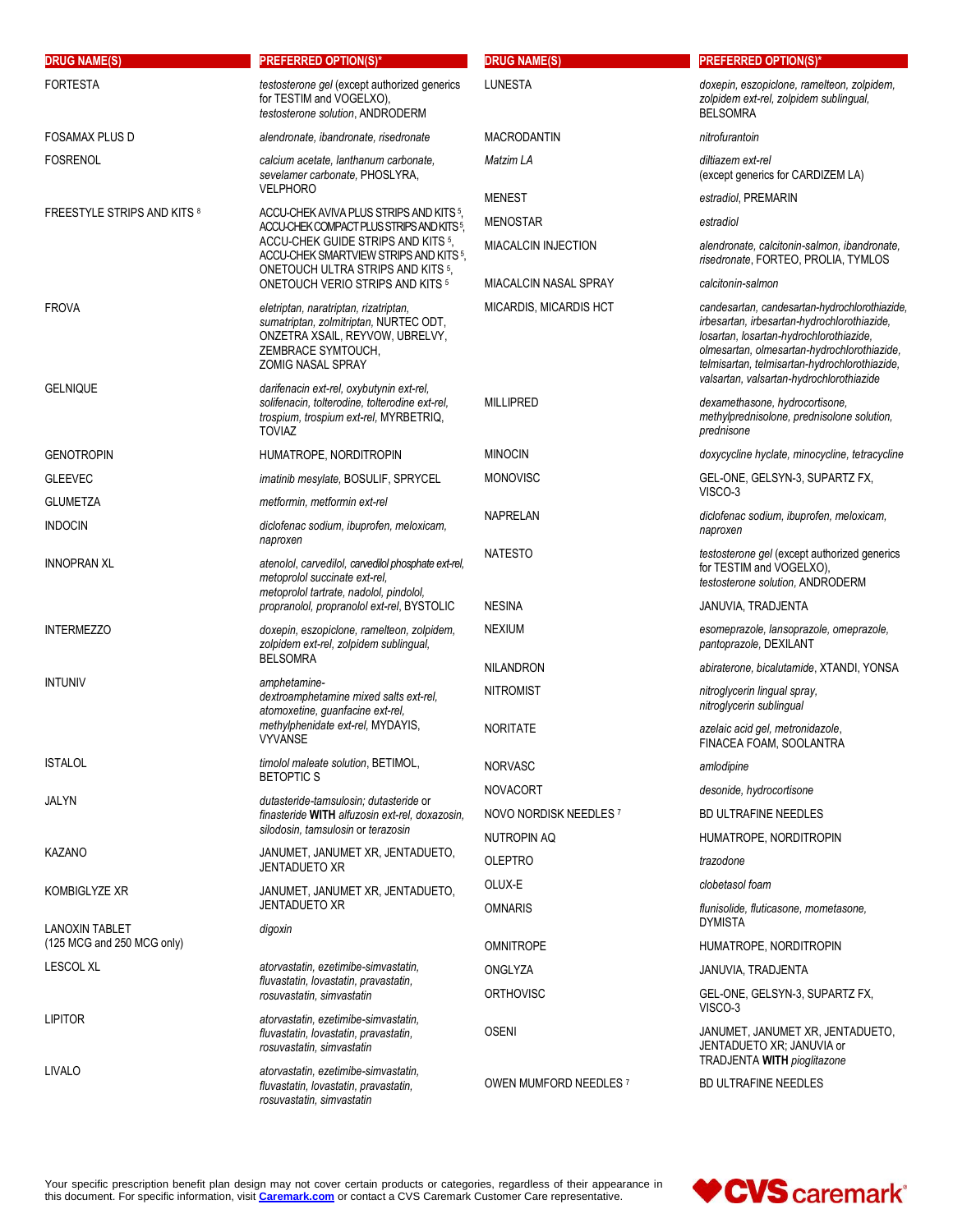| <b>DRUG NAME(S)</b>                | <b>PREFERRED OPTION(S)*</b>                                                                                                                    | <b>DRUG NAME(S)</b>                                        | <b>PREFERRED OPTION(S)*</b>                                                                                                                                                                                                                              |
|------------------------------------|------------------------------------------------------------------------------------------------------------------------------------------------|------------------------------------------------------------|----------------------------------------------------------------------------------------------------------------------------------------------------------------------------------------------------------------------------------------------------------|
| <b>OXYTROL</b>                     | darifenacin ext-rel, oxybutynin ext-rel,<br>solifenacin, tolterodine, tolterodine ext-rel,<br>trospium, trospium ext-rel, MYRBETRIQ,<br>TOVIAZ | SURE-TEST STRIPS AND KITS <sup>8</sup>                     | ACCU-CHEK AVIVA PLUS STRIPS AND KITS <sup>5</sup> ,<br>ACCU-CHEK COMPACT PLUS STRIPS AND KITS 5,<br>ACCU-CHEK GUIDE STRIPS AND KITS 5.<br>ACCU-CHEK SMARTVIEW STRIPS AND KITS 5,                                                                         |
| <b>PANCREAZE</b>                   | CREON, VIOKACE, ZENPEP                                                                                                                         |                                                            | ONETOUCH ULTRA STRIPS AND KITS 5.<br>ONETOUCH VERIO STRIPS AND KITS 5                                                                                                                                                                                    |
| <b>PENNSAID</b>                    | diclofenac sodium, diclofenac sodium gel 1%,<br>diclofenac sodium solution, ibuprofen,<br>meloxicam, naproxen                                  | SYNVISC, SYNVISC-ONE                                       | GEL-ONE, GELSYN-3, SUPARTZ FX,<br>VISCO-3                                                                                                                                                                                                                |
| PERRIGO NEEDLES <sup>7</sup>       | <b>BD ULTRAFINE NEEDLES</b>                                                                                                                    | <b>TASIGNA</b>                                             | imatinib mesylate, BOSULIF, SPRYCEL                                                                                                                                                                                                                      |
| PERTZYE                            | CREON, VIOKACE, ZENPEP                                                                                                                         | <b>TESTIM</b>                                              | testosterone gel (except authorized generics                                                                                                                                                                                                             |
| <b>PEXEVA</b>                      | citalopram, escitalopram, fluoxetine,                                                                                                          |                                                            | for TESTIM and VOGELXO),<br>testosterone solution, ANDRODERM                                                                                                                                                                                             |
|                                    | paroxetine HCI, paroxetine HCI ext-rel,<br>sertraline, TRINTELLIX, VIIBRYD                                                                     | testosterone gel 1%<br>(authorized generics for TESTIM and | testosterone gel (except authorized generics<br>for TESTIM and VOGELXO),                                                                                                                                                                                 |
| <b>PLAVIX</b>                      | clopidogrel, prasugrel, BRILINTA                                                                                                               | VOGELXO only)                                              | testosterone solution, ANDRODERM                                                                                                                                                                                                                         |
| <b>PLEGRIDY</b>                    | glatiramer, AUBAGIO, BETASERON,<br>COPAXONE, GILENYA, MAYZENT, REBIF,<br>TECFIDERA, TYSABRI, VUMERITY                                          | <b>TOBI</b>                                                | tobramycin inhalation solution, BETHKIS,<br>KITABIS PAK, TOBI PODHALER                                                                                                                                                                                   |
| <b>PRADAXA</b>                     | warfarin, ELIQUIS, XARELTO                                                                                                                     | <b>TRICOR</b>                                              | fenofibrate, fenofibric acid delayed-rel                                                                                                                                                                                                                 |
| PRECISION XTRA STRIPS AND KITS 8   | ACCU-CHEK AVIVA PLUS STRIPS AND KITS 5,                                                                                                        | <b>TRIGLIDE</b>                                            | fenofibrate, fenofibric acid delayed-rel                                                                                                                                                                                                                 |
|                                    | ACCU-CHEK COMPACT PLUS STRIPS AND KITS 5.                                                                                                      | <b>TRILIPIX</b>                                            | fenofibrate, fenofibric acid delayed-rel                                                                                                                                                                                                                 |
|                                    | ACCU-CHEK GUIDE STRIPS AND KITS 5.<br>ACCU-CHEK SMARTVIEW STRIPS AND KITS 5,                                                                   | TRIVIDIA INSULIN SYRINGES 7                                | <b>BD ULTRAFINE INSULIN SYRINGES</b>                                                                                                                                                                                                                     |
| PRED FORTE                         | ONETOUCH ULTRA STRIPS AND KITS 5,<br>ONETOUCH VERIO STRIPS AND KITS 5<br>dexamethasone, loteprednol,                                           | TRUETEST STRIPS AND KITS 8                                 | ACCU-CHEK AVIVA PLUS STRIPS AND KITS 5,<br>ACCU-CHEK COMPACT PLUS STRIPS AND KITS 5,<br>ACCU-CHEK GUIDE STRIPS AND KITS 5,<br>ACCU-CHEK SMARTVIEW STRIPS AND KITS 5,                                                                                     |
|                                    | prednisolone acetate 1%, DUREZOL,<br>FML FORTE, FML S.O.P., MAXIDEX,<br>PRED MILD                                                              |                                                            | ONETOUCH ULTRA STRIPS AND KITS 5,<br>ONETOUCH VERIO STRIPS AND KITS 5                                                                                                                                                                                    |
| <b>PREFEST</b>                     | estradiol-norethindrone, PREMPHASE,<br><b>PREMPRO</b>                                                                                          | TRUETRACK STRIPS AND KITS 8                                | ACCU-CHEK AVIVA PLUS STRIPS AND KITS <sup>5</sup> ,<br>ACCU-CHEK COMPACT PLUS STRIPS AND KITS 5.<br>ACCU-CHEK GUIDE STRIPS AND KITS 5,<br>ACCU-CHEK SMARTVIEW STRIPS AND KITS 5,<br>ONETOUCH ULTRA STRIPS AND KITS 5<br>ONETOUCH VERIO STRIPS AND KITS 5 |
| PRENATAL PLUS                      | generic prenatal vitamins, CITRANATAL                                                                                                          |                                                            |                                                                                                                                                                                                                                                          |
| <b>PREVACID</b><br><b>PROTONIX</b> | esomeprazole, lansoprazole, omeprazole,<br>pantoprazole, DEXILANT                                                                              | <b>TUDORZA</b>                                             | ATROVENT HFA, INCRUSE ELLIPTA,<br>SPIRIVA, YUPELRI                                                                                                                                                                                                       |
|                                    | esomeprazole, lansoprazole, omeprazole,<br>pantoprazole, DEXILANT                                                                              | ULTIMED INSULIN SYRINGES 7                                 | <b>BD ULTRAFINE INSULIN SYRINGES</b>                                                                                                                                                                                                                     |
| <b>PROTOPIC</b>                    | pimecrolimus, tacrolimus, EUCRISA                                                                                                              | ULTIMED NEEDLES 7                                          | <b>BD ULTRAFINE NEEDLES</b>                                                                                                                                                                                                                              |
| PROVENTIL HFA                      | albuterol sulfate CFC-free aerosol.<br>levalbuterol tartrate CFC-free aerosol                                                                  | UROXATRAL                                                  | alfuzosin ext-rel, doxazosin, silodosin,<br>tamsulosin, terazosin                                                                                                                                                                                        |
| QNASL                              | flunisolide, fluticasone, mometasone,<br><b>DYMISTA</b>                                                                                        | <b>VALCYTE</b>                                             | valganciclovir                                                                                                                                                                                                                                           |
| QSYMIA                             | SAXENDA                                                                                                                                        | <b>VALTREX</b>                                             | acyclovir capsule, acyclovir tablet,<br>valacyclovir                                                                                                                                                                                                     |
| <b>RAYOS</b>                       | dexamethasone, hydrocortisone,<br>methylprednisolone, prednisolone solution,<br>prednisone                                                     | Vanoxide-HC                                                | adapalene, benzoyl peroxide,<br>clindamycin gel, clindamycin solution,<br>clindamycin-benzoyl peroxide.                                                                                                                                                  |
| <b>RELION INSULIN</b>              | HUMULIN INSULIN, NOVOLIN INSULIN                                                                                                               |                                                            | erythromycin solution,<br>erythromycin-benzoyl peroxide, tretinoin,<br>EPIDUO, ONEXTON, TAZORAC                                                                                                                                                          |
| <b>RELISTOR</b>                    | <b>MOVANTIK</b>                                                                                                                                |                                                            |                                                                                                                                                                                                                                                          |
| RIMSO-50                           | Consult doctor                                                                                                                                 | venlafaxine ext-rel tablet (except 225 mg)                 | desvenlafaxine ext-rel, duloxetine,<br>venlafaxine, venlafaxine ext-rel capsule,<br><b>FETZIMA</b>                                                                                                                                                       |
| <b>RIOMET</b>                      | metformin, metformin ext-rel                                                                                                                   |                                                            |                                                                                                                                                                                                                                                          |
| <b>ROZEREM</b>                     | doxepin, eszopiclone, ramelteon, zolpidem,<br>zolpidem ext-rel, zolpidem sublingual,<br><b>BELSOMRA</b>                                        | <b>VENTOLIN HFA</b>                                        | albuterol sulfate CFC-free aerosol.<br>levalbuterol tartrate CFC-free aerosol                                                                                                                                                                            |
| SAIZEN                             | HUMATROPE, NORDITROPIN                                                                                                                         | <b>VIAGRA</b>                                              | sildenafil, tadalafil                                                                                                                                                                                                                                    |
| <b>STRIANT</b>                     | testosterone gel (except authorized generics<br>for TESTIM and VOGELXO),                                                                       | <b>VIEKIRA PAK</b>                                         | EPCLUSA (genotypes 1, 2, 3, 4, 5, 6),<br>HARVONI (genotypes 1, 4, 5, 6)                                                                                                                                                                                  |
|                                    | testosterone solution, ANDRODERM                                                                                                               | VITAFOL-ONE                                                | generic prenatal vitamins, CITRANATAL                                                                                                                                                                                                                    |